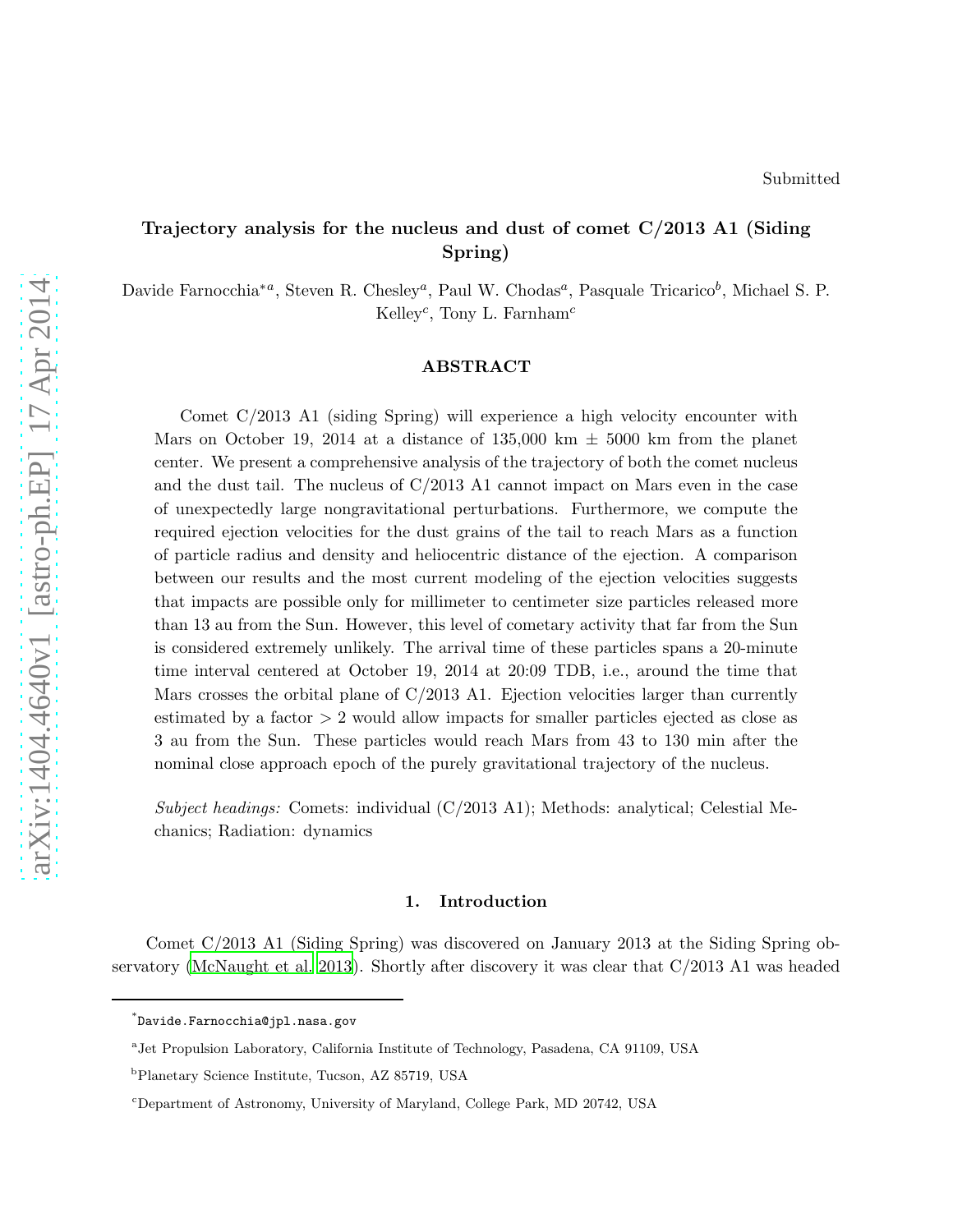for a close encounter with Mars on October 19, 2014. C/2013 A1 is on a near parabolic retrograde orbit and will have a high relative velocity with respect to Mars of about 56 km/s during the close approach.

If the comet has no significant nongravitational perturbations, the trajectory of the nucleus consistent with the present set of astrometric observations rules out an impact on Mars. However, comet orbits are generally difficult to predict. As the comet gets closer to the Sun cometary activity can result in significant nongravitational perturbations [\(Marsden et al. 1973](#page-9-1)) that in turn can lead to significant deviations from the purely gravitational ("ballistic") trajectory. In the case of C/2013 A1, cometary activity was already visible in the discovery observations, when the comet was at more than 7 au from the Sun.

Beside the effect of nongravitational perturbations, dust grains in the tail of the comet could reach Mars and possibly damage spacecrafts orbiting Mars, i.e., NASA's Mars Reconnaissance Orbiter, NASA's Mars Odyssey, ESA's Mars Express, NASA's MAVEN, and ISRO's MOM. [Vaubaillon et al.](#page-10-0) [\(2014](#page-10-0)) and [Moorhead et al. \(2014](#page-9-2)) show that dust grains can reach Mars if they are ejected from the nucleus with a sufficiently high velocity.

The modeling of the ejection velocity is in continuous evolution. As the comet gets closer to the inner solar system we have additional observation that provide constraints to the ejection velocities of dust grains. In particular, by making use of observations from HST/WFC3, Swift/UVOT, and WISE, [Farnham et al. \(2014\)](#page-9-3) and [Tricarico et al. \(2014\)](#page-10-1) find ejection velocities lower than those derived by [Vaubaillon et al. \(2014](#page-10-0)) and [Moorhead et al. \(2014](#page-9-2)), thus significantly reducing the hazard due to dust grains in the comet tail.

In this paper we study the trajectory of C/2013 A1's nucleus, including the contribution of nongravitational perturbations. We also present an analysis of the required ejection velocities for the dust grains to reach Mars. This analysis can be used as a reference as the understanding and the modeling of the dust grain ejection velocities evolve.

#### 2. Ballistic trajectory

We examined all available ground-based optical astrometry (Right Ascension and Declination angular pairs) as of March 15, 2014. To remove biased contributions from individual observatories we conservatively excluded from the orbital fit batches of more than four observations in the same night with mean residual larger than 0.5′′, and batches of three or four observations showing mean residual larger than 1′′. We also adopted the outlier rejection scheme of [Carpino et al. \(2003](#page-9-4)) with  $\chi_{rej} = 2$ . To the remaining 597 optical observations we applied the standard one arcsecond data-weights used for comet astrometry. Figure 1 shows the residuals of C/2013 A1's observations against our new orbit solution (JPL solution 46).

[Figure 1 about here.]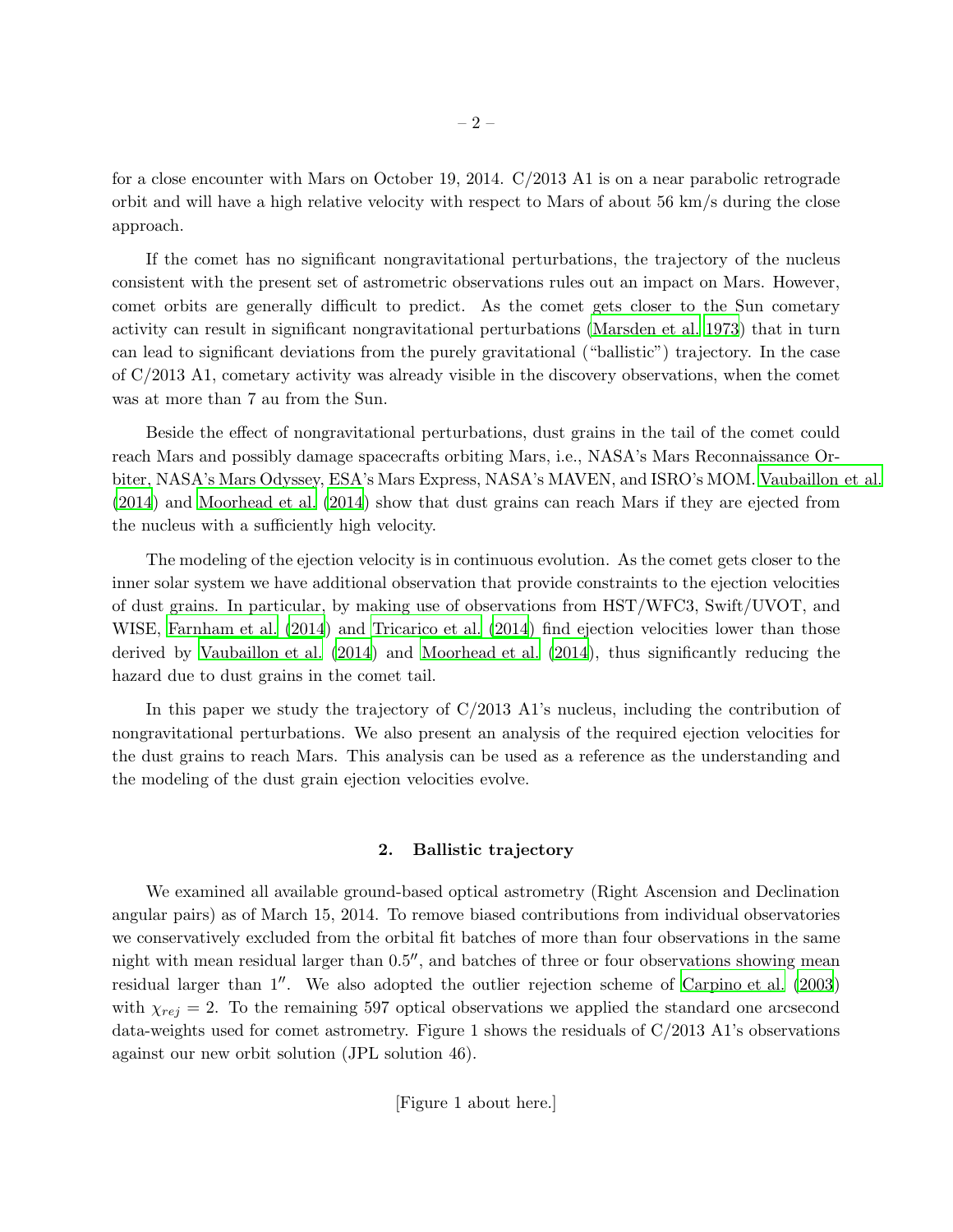Our force model included solar and planetary perturbations based on JPL's planetary ephemerides  $DE431<sup>1</sup>$  $DE431<sup>1</sup>$  $DE431<sup>1</sup>$ , the gravitational attraction due to the 16 most massive bodies in the main asteroid belt, and the Sun relativistic term. No significant nongravitational forces were evident in the astrometric data and so the corresponding JPL orbit solution is ballistic, identified as number 46. Table [1](#page-27-0) contains the orbital elements of the computed solution.

# [Table 1 about here.]

Table [2](#page-28-0) provides information on the close encounter between C/2013 A1 and Mars. C/2013 A1 passes through the orbital plane of Mars 69 minutes before the close approach epoch, while Mars passes through the orbital plane of C/2013 A1 99 minutes after the close approach. The Minimum Orbit Intersection Distance (MOID) is the minimum distance between the orbit of the comet and the orbit of Mars (MOID, [Gronchi et al. 2007](#page-9-5)). The MOID points on the two orbits are not on the line of nodes. Mars arrives at the minimum distance point 101 min after the close approach epoch, while  $C/2013$  A1 arrives at the minimum distance point 70 min before the close approach, which means that the comet is 171 min early for the minimum distance encounter.

# [Table 2 about here.]

A standard tool to analyze planetary encounters is the b-plane [\(Kizner 1961](#page-9-6); [Valsecchi et al.](#page-10-3) [2003\)](#page-10-3), defined as the plane passing through the center of mass of the planet and normal to the inbound hyperbolic approach asymptote. The coordinates on the b-plane described in [Valsecchi et al.](#page-10-3) [\(2003](#page-10-3)) are oriented such that the projected heliocentric velocity of the planet is along  $-\zeta$ . Therefore,  $\zeta$  varies with the time of arrival, i.e., a positive  $\zeta$  means that the comet arrives late at the encounter while a negative  $\zeta$  means that the comet arrives early. On the other hand  $\xi$  is related to the MOID. The b-plane is used on a daily basis for asteroid close approaches to the Earth and computing the corresponding impact probabilities [\(Milani](#page-9-7) et al. [2005\)](#page-9-7).

Figure [2](#page-14-0) shows the projection of the  $3\sigma$  uncertainty ellipsoid of JPL solution 46 on the b-plane. The projection of the velocity of Mars on this plane is oriented as  $-\zeta$ , while the Mars-to-Sun vector projection is on the left side, at a counterclockwise angle of  $186°$  with respect to the  $\xi$  axis. The negative  $\zeta$  coordinate of the center of the ellipse corresponds to the 171 min time shift between Mars and  $C/2013$  A1.

[Figure 2 about here.]

<sup>1</sup> http://ssd.jpl.nasa.gov/?ephemerides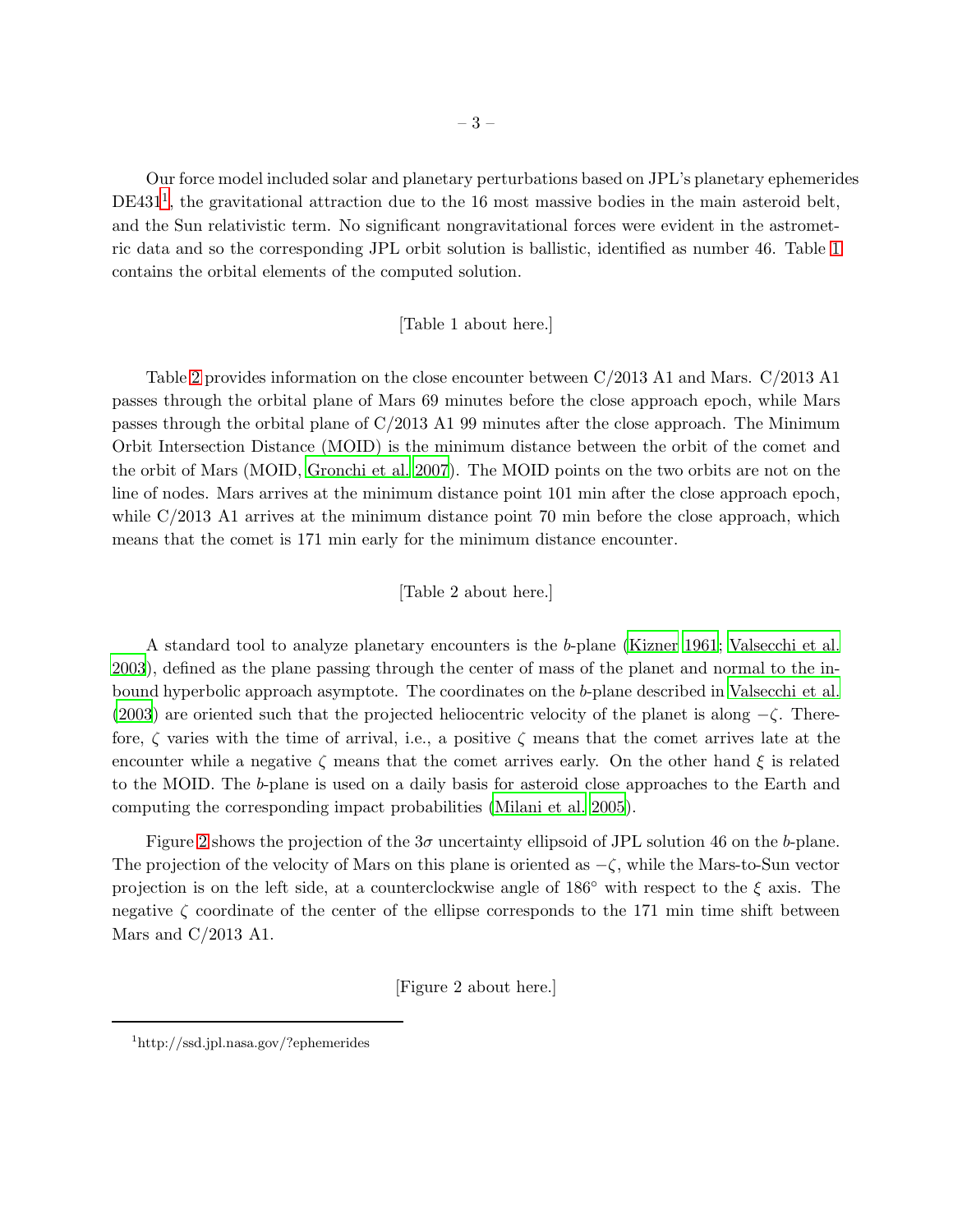#### 3. Nongravitational perturbations

<span id="page-3-1"></span>Comet trajectories can be significantly affected by nongravitational perturbations due to cometary outgassing. We use the [Marsden et al. \(1973](#page-9-1)) comet nongravitational model:

<span id="page-3-0"></span>
$$
\mathbf{a}_{NG} = g(r)(A_1\hat{\mathbf{r}} + A_2\hat{\mathbf{t}} + A_3\hat{\mathbf{n}})
$$
(1)

where  $g(r)$  is a known function of the heliocentric distance r, and  $A_i$  are free parameters that give the nongravitational acceleration at 1 au in the radial-transverse-normal reference frame defined by  $\hat{\mathbf{r}}$ ,  $\hat{\mathbf{t}}$ ,  $\hat{\mathbf{n}}$ .

The observational dataset available for C/2013 A1 does not allow us to estimate the nongravitational parameters  $A_i$ . Still, nongravitational accelerations could cause statistically significant deviations at the close approach epoch. To deal with this problem, we analyzed the properties of known nongravitational parameters in the comet catalog. Figure [3](#page-15-0) shows the known  $A_1$  and  $A_2$  in the catalog.  $A_3$  values have an order of magnitude similar to that of  $A_2$ . Figure [4](#page-16-0) contains scatter plots of nongravitational parameters showing the correlation between these parameters. For comets with an orbit similar to that of  $C/2013$  A1, i.e., with large orbital period ( $> 60$  yr) and high eccentricity (> 0.9), values of  $A_1$  are on average  $\sim 10^{-8}$  au/d<sup>2</sup>, but they can be as large as  $\sim 10^{-6}$ .  $A_2$  and  $A_3$  are generally one order of magnitude smaller, i.e., on average they are  $\sim 10^{-9}$ au/d<sup>2</sup> but can be as large as  $\sim 10^{-7}$  au/d<sup>2</sup>. We can see that  $A_1$  is generally one order of magnitude larger than  $A_2$  and  $A_3$ , which makes sense since the radial component is usually the largest for nongravitational accelerations.

## [Figure 3 about here.]

## [Figure 4 about here.]

According to the properties of the comet population we considered three different scenarios as described in Table [3:](#page-29-0) the ballistic scenario corresponds to JPL solution 46; the "reference" scenario uses typical values of the nongravitational parameters; the "wide" scenario assumes extreme values of the nongravitational parameters. We selected the  $A_1$  uncertainty so that its range would span from 0 au/d<sup>2</sup> to twice the nominal value at  $3\sigma$ . For  $A_2$  and  $A_3$  the nominal value is 0 au/d<sup>2</sup> since these components can be either positive or negative, while  $A_1$  can only be positive.

## [Table 3 about here.]

Figure [5](#page-17-0) shows the position difference among the three scenarios compared to the position uncertainty of the ballistic solution. The available observations put a strong constraint the trajectory of C/2013 A1 for heliocentric distances between 3 au and 8 au from the Sun. Outside of this distance range we have no observations and therefore the uncertainty increases. Because of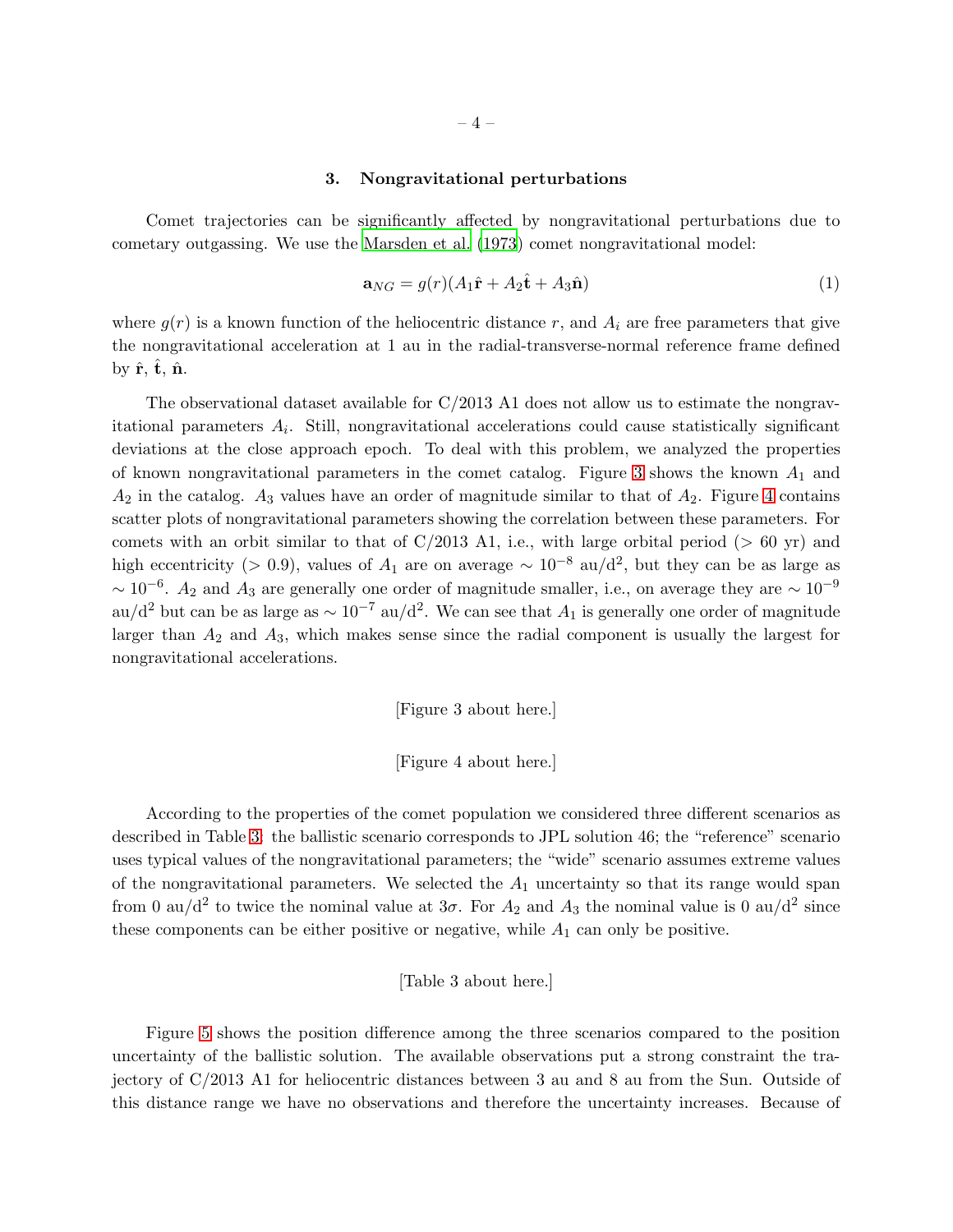the fast decay of the  $g(r)$  function in Eq. [\(1\)](#page-3-0) the contribution of nongravitational accelerations for large heliocentric distances is well within the uncertainty and so the trajectory of C/2013 A1 in the past is not significantly affected. It is worth pointing out that the function  $g(r)$  represents water sublimation while distant activity is not driven by water and therefore may be inaccurate a large distances. However, for such large distances the position uncertainty is large enough to make this possible discrepancy irrelevant. Finally, for smaller heliocentric distances nongravitational perturbations become relevant and can affect the predictions for the Mars encounter, especially in the wide scenario.

# [Figure 5 about here.]

For the three different scenarios, Table [4](#page-30-0) gives the close approach information while Fig. [6](#page-18-0) shows the projection of the orbital uncertainties on the b-plane. The ballistic and reference solutions provide very similar predictions, from which we conclude that nongravitational perturbations will not significantly affect the orbit unless they are larger than expected. The wide solution, which has to be regarded as an extreme case, produces a significantly different nominal prediction and quite a large uncertainty. In all three scenarios, the nominal close approach distance is more than 130,000 km from Mars and therefore there is no chance of an impact between the nucleus of C/2013 A1 and Mars.

[Table 4 about here.]

[Figure 6 about here.]

## 4. Uncertainty evolution

The predictions and the uncertainty provided so far are based on the optical astrometry available as of March 15, 2014. At the time of submission of this paper (April 2014), comet C/2013 A1 was difficult to observe because of the low solar elongation. On June 18, 2014 the solar elongation becomes larger than 60◦ and we therefore expect observations to resume, which will help in further constraining the trajectory of C/2013 A1. To quantify the effect of future optical astrometry, we simulated geocentric optical observations, with two observations every five nights.

Figure [7](#page-19-0) shows the evolution of the position uncertainty on the b-plane. The curves represent the semimajor axis of the projection of the  $3\sigma$  uncertainty ellipsoid on the b-plane. The ballistic and reference solution curves are close, with an uncertainty that goes from the current 5000 km to less than 1000 km when all the pre-encounter observations are accounted for. The wide solution has a much larger uncertainty that decreases to a minimum of about 6000 km.

[Figure 7 about here.]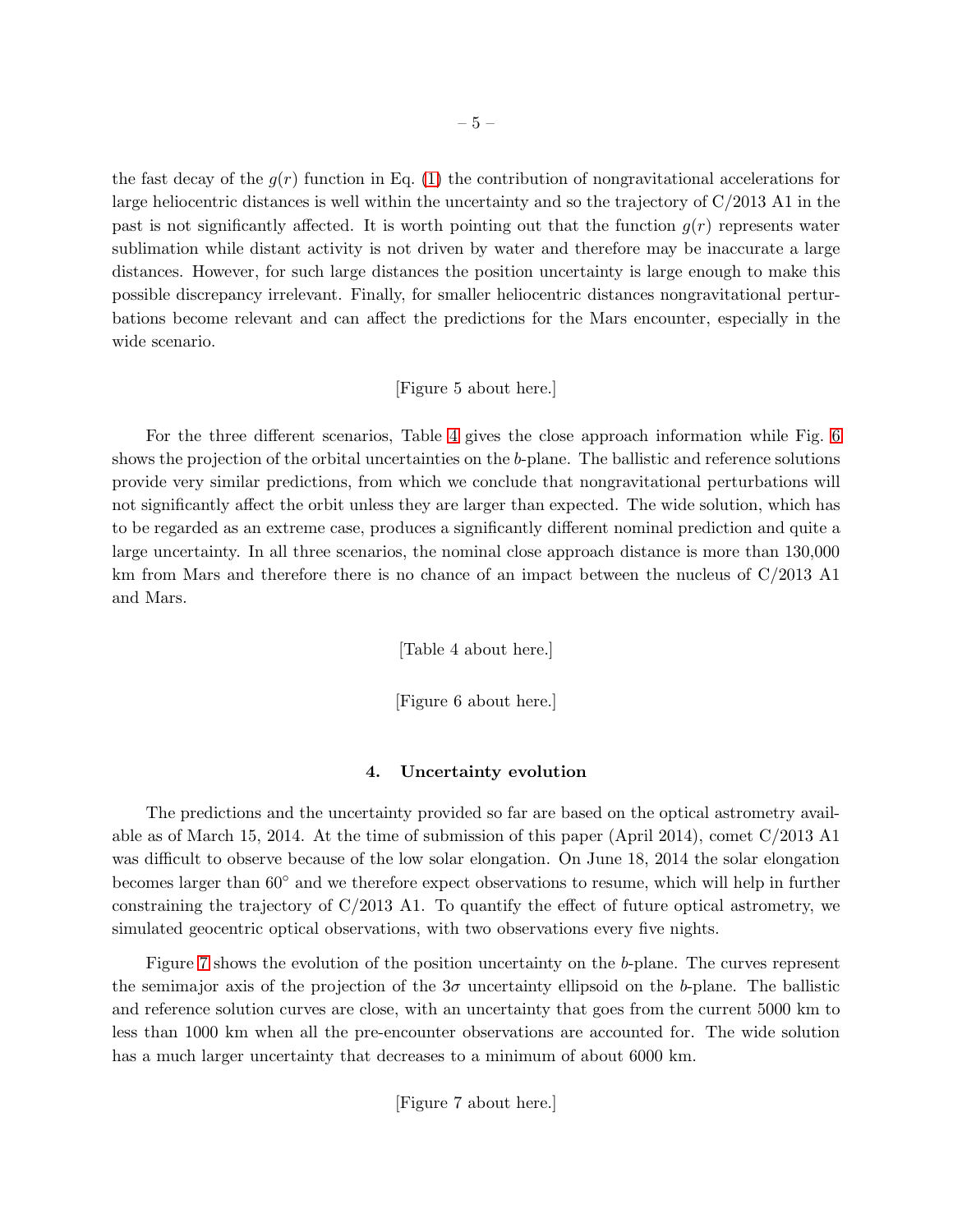Figure [8](#page-20-0) shows the  $3\sigma$  uncertainty evolution for the close approach epoch. The ballistic and reference scenarios have a current uncertainty of 3 min and this uncertainty decreases to less than 0.2 min right before the close approach. For the wide scenario the uncertainty goes from 45 min down to 1–2 min.

#### [Figure 8 about here.]

As already discussed in Sec. [3,](#page-3-1) the wide solution produces predictions significantly different from the ballistic and reference solutions. Thus, at some point observations will reveal whether or not the nongravitational perturbations are behaving as in the wide scenario. Figure [9](#page-21-0) shows the uncertainty in  $A_1$  when estimated from the orbital fit as a function of time. When this uncertainty becomes smaller than a given value of  $A_1$ , the observation dataset reveals such  $A_1$  value if it is real. By comparing the uncertainty evolution to the nominal values of  $A_1$  assumed for the different scenarios, we can see that large nongravitational accelerations to the level assumed in the wide scenario are detectable about 90 days before the close encounter. On the other hand, the reference solution becomes distinct from the ballistic solution only a couple of weeks before the encounter.

# [Figure 9 about here.]

Some skilled observers are capable of gathering comet observations even for solar elongations smaller than  $60°$ . Therefore, we also simulated observations using  $40°$  as a lower threshold for the solar elongation, which makes it possible to collect new observations for C/2013 A1 starting on May 7, 2014. However, the improvement in the uncertainties discussed above is a factor of 1.3 or less and is therefore not relevant.

#### 5. Dust tail

Though an impact the nucleus of  $C/2013$  A1 on Mars is ruled out, there is a chance that dust particles in the tail could reach Mars and some of the orbiting spacecrafts. Due to their small size, the motion of dust particles is strongly affected by solar radiation pressure. It is therefore to use the  $\beta$  parameter [\(Burns et al. 1979\)](#page-9-8), i.e., the non-dimensional number corresponding to the ratio between solar radiation pressure and solar gravity. In terms of physical properties,  $\beta$  is proportional to the area-to-mass ratio and inversely proportional to both the density and to the radius of the particle:

$$
\beta = \frac{0.57 Q}{a \rho} \tag{2}
$$

where a is the particle radius in  $\mu$ m,  $\rho$  is the density in g/cc, and Q is the solar radiation pressure efficiency coefficient.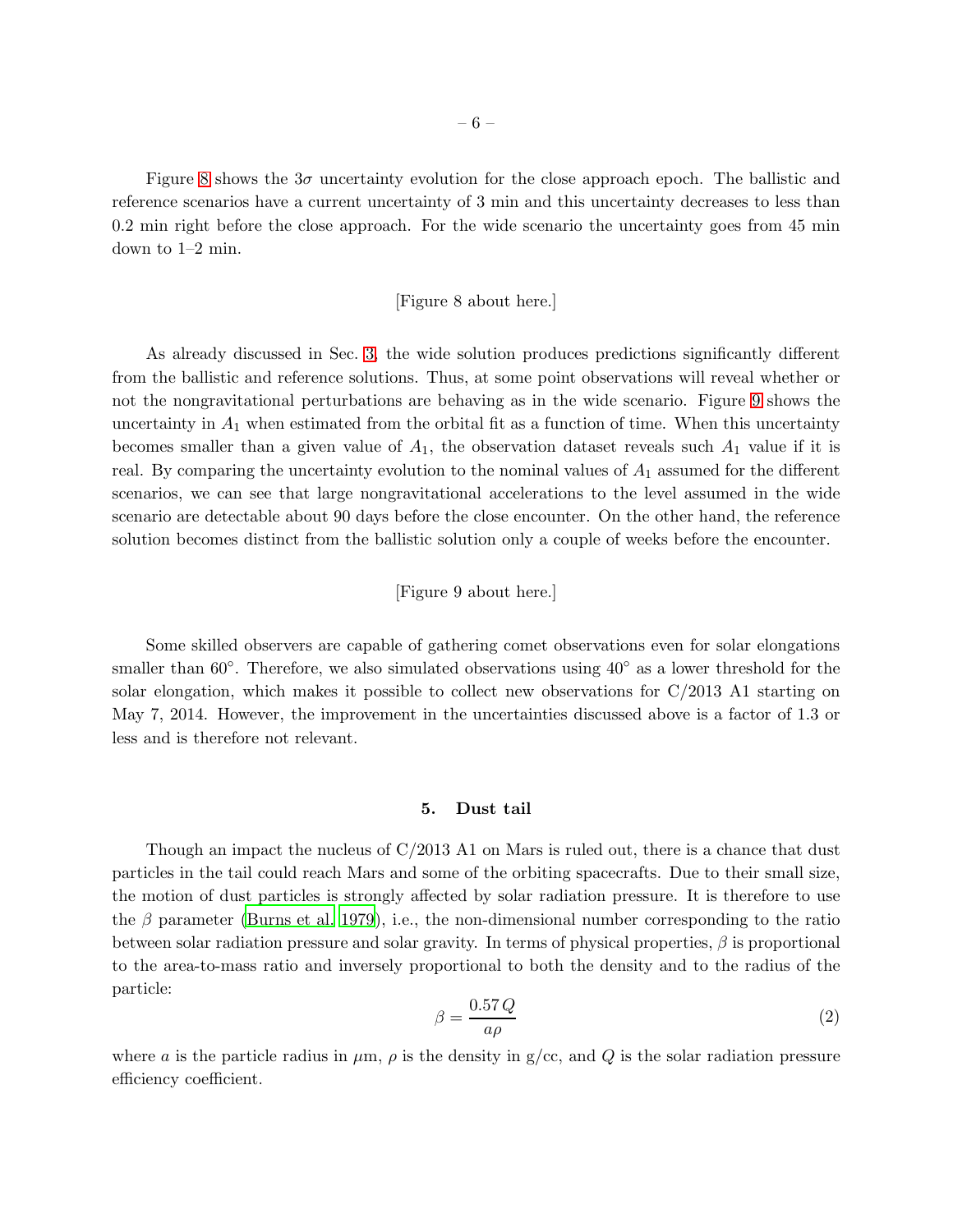For each ejected particle, the location on the b-plane for the Mars encounter is determined by the  $\beta$  parameter, the heliocentric distance r at which the particle is ejected (or the ejection epoch), and the ejection velocity  $\Delta v$ . Figure [10](#page-22-0) shows the typical behavior using as an example  $\beta = 0.01$ and  $\Delta v = |\Delta \mathbf{v}| = 10$  m/s. For each given  $\beta$  we have a curve on the b-plane corresponding to zero ejection velocity. This curve can be parameterized by the heliocentric distance at which the ejection takes place. Finally, the ejection velocity  $\Delta v$  yields dispersion around the curve: the larger the  $\Delta v$ the wider the dispersion.

### [Figure 10 about here.]

The ejection velocity depends on the particle size and density, as well as the heliocentric distance at which the particle is ejected [\(Whipple 1951](#page-10-4)). Since cometary activity is very hard to predict, modeling the ejection velocities is a complicated task and is subject to continuous updates as additional observations are available. Therefore, we decided to adopt a different approach: for given ejection distance r and  $\beta$  parameter we computed the minimum  $\Delta v$  required to reach Mars. In mathematical terms we look for the tridimensional  $\Delta v$  that is a minimum point of  $\Delta v^2 = |\Delta v|^2$ under the constraint that the particle reaches Mars, i.e.,  $(\xi, \zeta)(r, \beta, \Delta \mathbf{v}) = (0, 0)$ .

This problem is a typical example of finding the minima of a function subject to equality constraints. Thus, we can solve this problem by means of the Lagrange multipliers, i.e., the  $\Delta v$  we are looking for must satisfy the following system of equations:

<span id="page-6-0"></span>
$$
\begin{cases} (\xi, \zeta)(r, \beta, \Delta \mathbf{v}) = (0, 0) \\ \frac{\partial |\Delta \mathbf{v}|^2}{\partial \Delta \mathbf{v}} = \lambda_1 \frac{\partial \xi}{\partial \Delta \mathbf{v}}(r, \beta, \Delta \mathbf{v}) + \lambda_2 \frac{\partial \zeta}{\partial \Delta \mathbf{v}}(r, \beta, \Delta \mathbf{v}) \end{cases}
$$
(3)

where  $\lambda_1$  and  $\lambda_2$  are free parameters. To solve this system, we first tested the linearity of  $(\xi, \zeta)$  in  $\Delta$ v and then linearized system [\(3\)](#page-6-0) around  $\Delta$ v = 0, thus obtaining the following linear system:

<span id="page-6-1"></span>
$$
\begin{cases} (\xi,\zeta)(r,\beta,\Delta\mathbf{v}) = (\xi,\zeta)(r,\beta,0) + \frac{\partial(\xi,\zeta)}{\Delta\mathbf{v}}(r,\beta,0)\Delta\mathbf{v} = (0,0) \\ 2\Delta\mathbf{v} = \lambda_1 \frac{\partial\xi}{\partial\Delta\mathbf{v}}(r,\beta,0) + \lambda_2 \frac{\partial\zeta}{\partial\Delta\mathbf{v}}(r,\beta,0). \end{cases}
$$
(4)

To compute the required  $\Delta v$ , we followed these steps:

- We sampled  $\beta$  in log-scale from  $10^{-6}$  to 1 and r from 1.4 au to 30 au;
- For each couple  $(r, \beta)$  we computed the b-plane coordinates  $(\xi, \zeta)$  obtained without ejection velocity as well as a finite difference approximation of the  $(\xi, \zeta)$  partials with respect to  $\Delta v$ ;
- We solved system  $(4)$ .

We scaled the resulting  $\Delta v$  to account for the size of Mars and the 3 $\sigma$  uncertainty of the particle projection on the b-plane. For this analysis we used the ballistic solution as reference trajectory.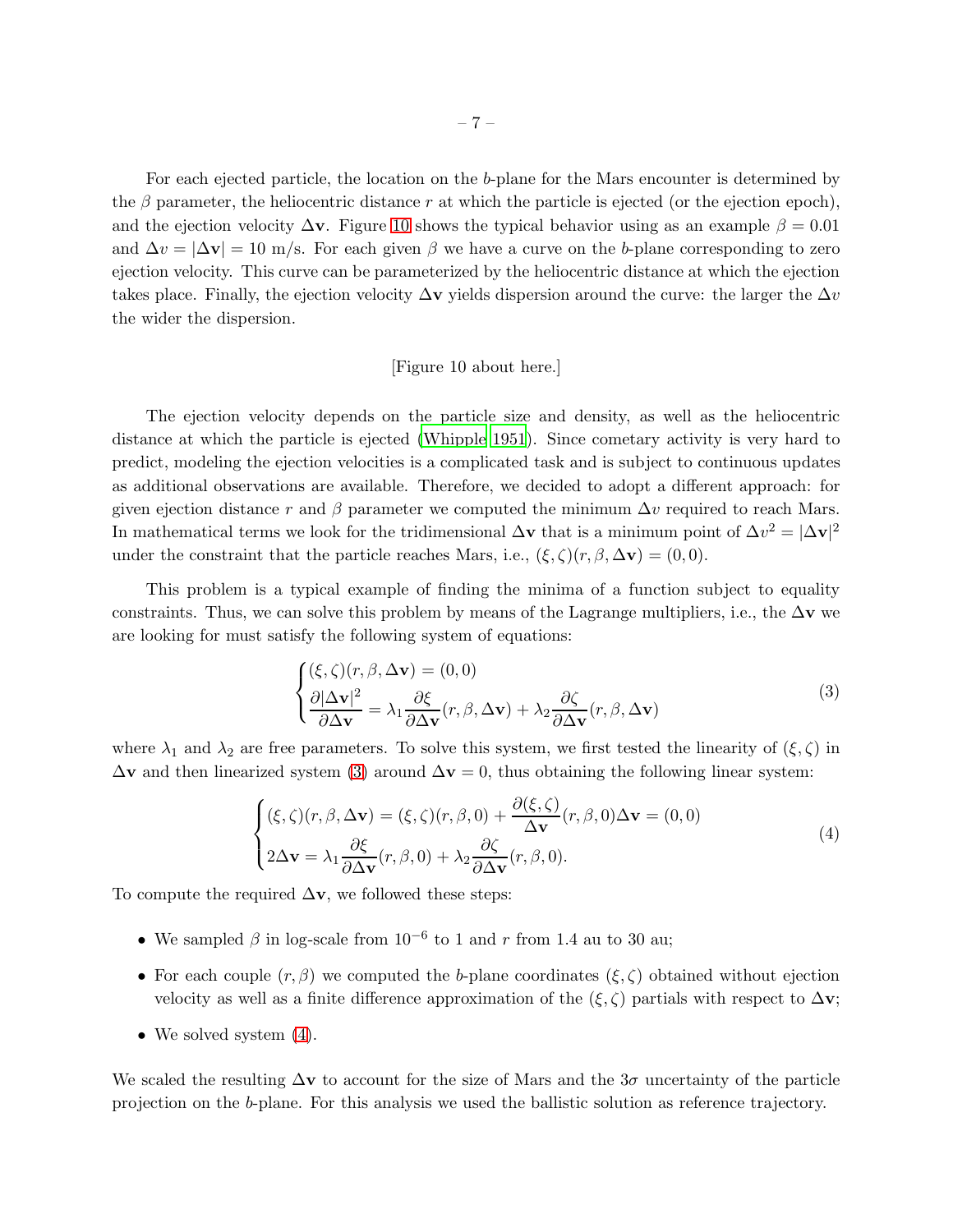Figure [11](#page-23-0) shows the required  $\Delta v$  needed to reach Mars as a function of the heliocentric distance at which the ejection takes place for different values of  $\beta$ . On the right side of the plot the required velocities are almost the same. This behavior makes sense as the closer we get to Mars the less time is available for solar radiation pressure to affect the trajectory. Therefore, the required ejection velocity is almost independent of the particle size and density. For  $\beta = 1.43 \times 10^{-4}$  we can see that the required velocity goes to zero for heliocentric distances around 22.5 au. The reason for this is that the curve on the b-plane defined by this particular value of  $\beta$  passes through the center of Mars. Thus, if ejected at the right distance, i.e., 22.5 au, the particle reaches Mars under the action of solar radiation pressure, with no ejection velocity at all. It is also worth noticing that the  $\beta = 0.1$  curve does not go all the way back to 30 au because, for such a high  $\beta$ , solar radiation pressure is extremely strong and the particle does not even experience the close encounter with Mars if ejected too far in advance.

#### [Figure 11 about here.]

The results obtained so far can be used to assess the possibility that particles of a given size could reach Mars for a given ejection velocity model. For instance, the best fit for the ejection velocity according to [Farnham et al. \(2014\)](#page-9-3) is

<span id="page-7-0"></span>
$$
\Delta v = 418 \text{ m/s} \left(\frac{\beta}{1}\right)^{0.6} \left(\frac{1 \text{ au}}{r}\right)^{1.5}.
$$
 (5)

As shown in Fig. [12,](#page-24-0) we can scale the required velocity to  $\beta = 1$  and make a comparison to the velocity given by [\(5\)](#page-7-0). We can see that, according to this ejection velocity model, impacts are possible only for particles with  $\beta \sim 2 \times 10^{-4}$  or smaller ejected at more than  $\sim 16$  au from the Sun.

#### [Figure 12 about here.]

Figure [13](#page-25-0) shows a comparison to the ejection velocity model considered by [Tricarico et al.](#page-10-1) [\(2014](#page-10-1)):

$$
\Delta v = 1.3 \text{ m/s} \left( \frac{\beta}{5.7 \times 10^{-4}} \right)^{0.5} \left( \frac{5 \text{ au}}{r} \right)^{1}.
$$
 (6)

In this case impacts are possible only for particles ejected more than 13 au from the Sun and  $\beta \sim 10^{-4}$ . The figure also makes the comparison for larger ejection velocities (also considered by [Tricarico et al. 2014](#page-10-1)):

$$
\Delta v = 3 \text{ m/s} \left(\frac{\beta}{5.7 \times 10^{-4}}\right)^{0.5} \left(\frac{5 \text{ au}}{r}\right)^1. \tag{7}
$$

In this case impacts are possible also for  $\beta = 0.001$  and particles ejected as close as ∼ 3 au from the Sun.

[Figure 13 about here.]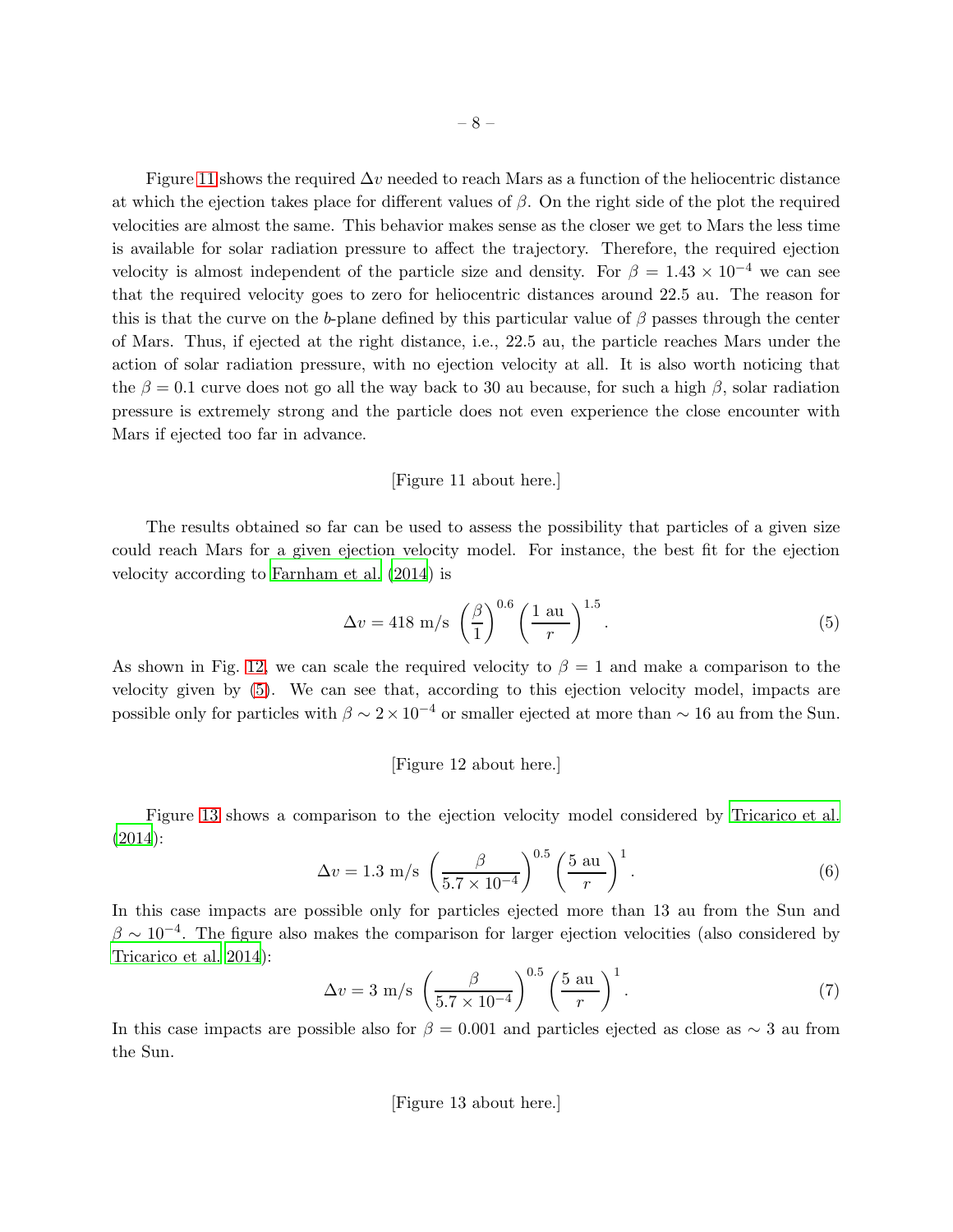We conclude that impacts are possible only in one of these two unlikely cases:

- millimeter to centimeter dust grains are ejected from the nucleus more than 13 au from the Sun;
- the ejection velocities are larger than current estimates by a factor  $> 2$ .

In the first case the particles can reach Mars during a 20 min interval centered at the time that Mars crosses the orbit of  $C/2013$  A1, i.e., Oct 19, 2014 at 20:09 (TDB). In the second case the time interval is wider and goes from 43 min to 130 min after the nominal close approach of the ballistic trajectory. For an analysis of the probability distribution of the arrival times, see [Tricarico et al.](#page-10-1) [\(2014](#page-10-1)) and [Kelley et al. \(2014](#page-9-9)).

## 6. Conclusions

To study the Oct 19, 2014 encounter with Mars, we analyzed the trajectory of comet C/2013 A1 (Siding Spring). The ballistic orbit has a closest approach with Mars at  $135,000 \text{ km } \pm 5000 \text{ km }$  at 18:30 TDB.

Nongravitational perturbations are not yet detectable for C/2013 A1, so we assumed known nongravitational parameters for known comets in the catalog. In case of typical nongravitational perturbations there are no relevant differences from the ballistic trajectory. On the other hand, unexpectedly large nongravitational accelerations would produce significant deviations that should become detectable in the observation dataset by the end of July 2014. However, even in the case of unexpectedly large nongravitational perturbations, the nucleus C/2013 A1 cannot reach Mars.

To analyze the risk posed by dust grains in the tail, we computed the required ejection velocities as a function of the heliocentric distance at which the particle is ejected and the particle's  $\beta$ parameter, i.e., the ratio between solar radiation pressure and solar gravity. By comparing our results to the most updated modeling of dust grain ejection velocities, impacts are possible only for  $\beta$ of the order of  $10^{-4}$ , which, for a density of 1 g/cc, corresponds to millimeter to centimeter particles. However, the particles have to be ejected at more than 13 au, which is generally considered unlikely. See [Kelley et al. \(2014](#page-9-9)) for a discussion of the maximum liftable grain size at these distances. The arrival times of these particles are in an interval of about 20 minutes around the time that Mars crosses the orbit of C/2013 A1, i.e., Oct 19, 2014 at 20:09 TDB. In the unlikely case that ejection velocities are larger than currently estimated by a factor  $> 2$ , impacts are possible for particles with  $\beta = 0.001$  that are ejected as close as ∼ 3 au from the Sun. These impacts would take place from 43 min to 130 min after the nominal ballistic close approach of the nucleus.

As the comet gets closer to the inner solar system, new observations will be available and will allow better constraints on the dust grain ejection velocity profile. Our analysis can be used as a reference to quickly figure out what particles can reach Mars and the heliocentric distance at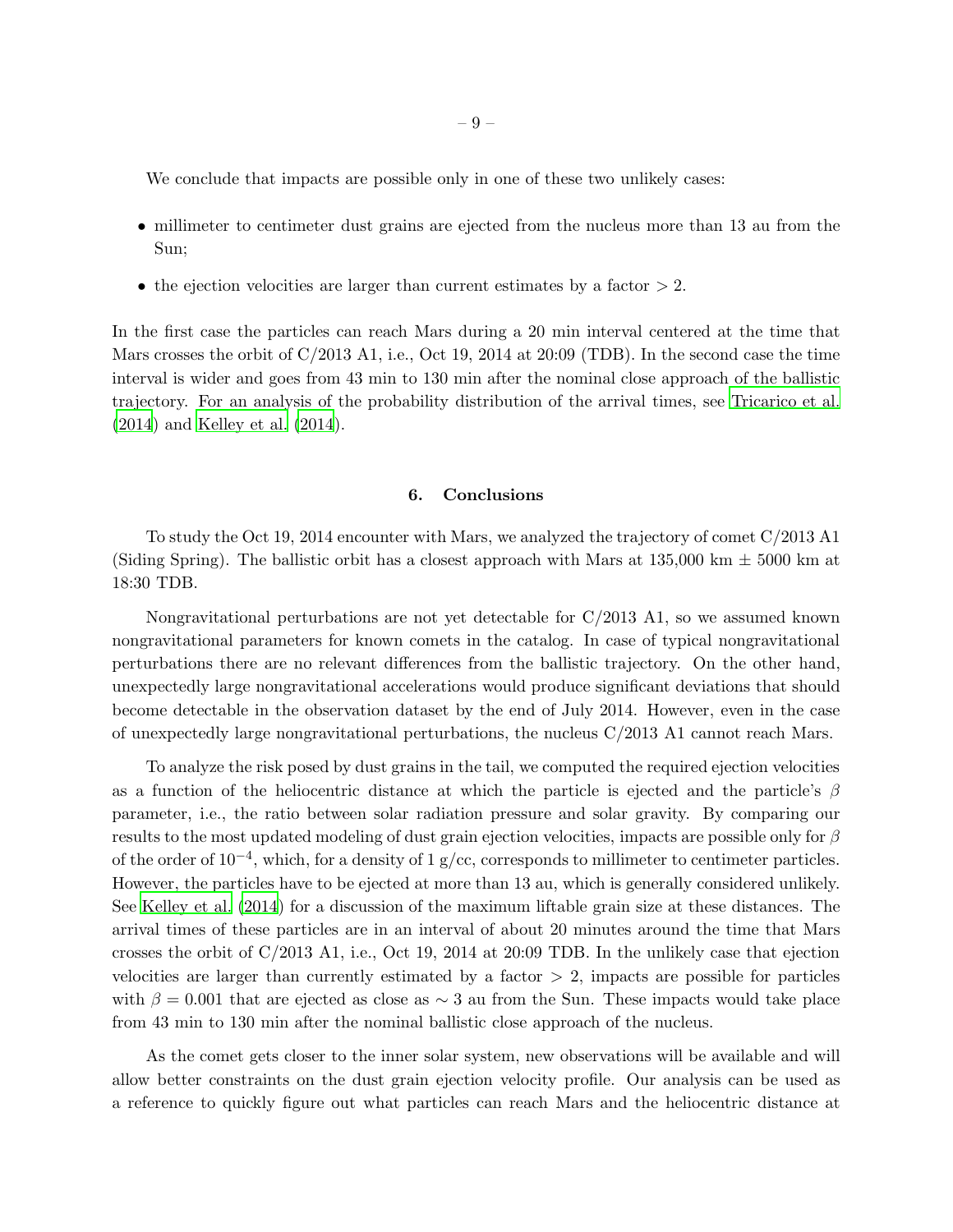which they would have to have been ejected. In the unlikely case that future astrometry reveals unexpectedly large nongravitational perturbations, the required velocity to reach Mars for particles ejected within 2 au from the Sun can change and the presented analysis will need to be refined.

#### Acknowledgments

Part of this research was conducted at the Jet Propulsion Laboratory, California Institute of Technology, under a contract with the National Aeronautics and Space Administration.

Copyright 2014, California Institute of Technology.

### REFERENCES

- <span id="page-9-8"></span>Burns, J. A., Lamy, P. L., and Soter, S. (1979). Radiation forces on small particles in the solar system. *Icarus*, 40:1–48.
- <span id="page-9-4"></span>Carpino, M., Milani, A., and Chesley, S. R. (2003). Error statistics of asteroid optical astrometric observations. *Icarus*, 166:248–270.
- <span id="page-9-3"></span>Farnham et al. (2014). The Activity of Comet C/2013 A1 (Siding Spring). *In preparation*.
- <span id="page-9-5"></span>Gronchi, G. F., Tommei, G., and Milani, A. (2007). Mutual geometry of confocal Keplerian orbits: uncertainty of the MOID and search for virtual PHAs. In Valsecchi, G. B., Vokrouhlický, D., and Milani, A., editors, *IAU Symposium*, volume 236 of *IAU Symposium*, pages 3–14.
- <span id="page-9-9"></span>Kelley, M. S. P., Farnham, T. L., Bodewits, D., Tricarico, P., and Farnocchia, D. (2014). A Study of Dust and Gas at Mars from Comet C/2013 A1 (Siding Spring). *In preparation*.
- <span id="page-9-6"></span>Kizner, W. (1961). A Method of Describing Miss Distances for Lunar and Interplanetary Trajectories. *Planet. Space Sci.*, 7:125–131.
- <span id="page-9-1"></span>Marsden, B. G., Sekanina, Z., and Yeomans, D. K. (1973). Comets and nongravitational forces. V. *AJ*, 78:211.
- <span id="page-9-0"></span>McNaught, R. H., Sato, H., and Williams, G. V. (2013). Comet C/2013 A1 (Siding Spring). *Central Bureau Electronic Telegrams*, 3368:1.
- <span id="page-9-7"></span>Milani, A., Chesley, S. R., Sansaturio, M. E., Tommei, G., and Valsecchi, G. B. (2005). Nonlinear impact monitoring: line of variation searches for impactors. *Icarus*, 173:362–384.
- <span id="page-9-2"></span>Moorhead, A. V., Wiegert, P. A., and Cooke, W. J. (2014). The meteoroid fluence at Mars due to Comet C/2013 A1 (Siding Spring). *Icarus*, 231:13–21.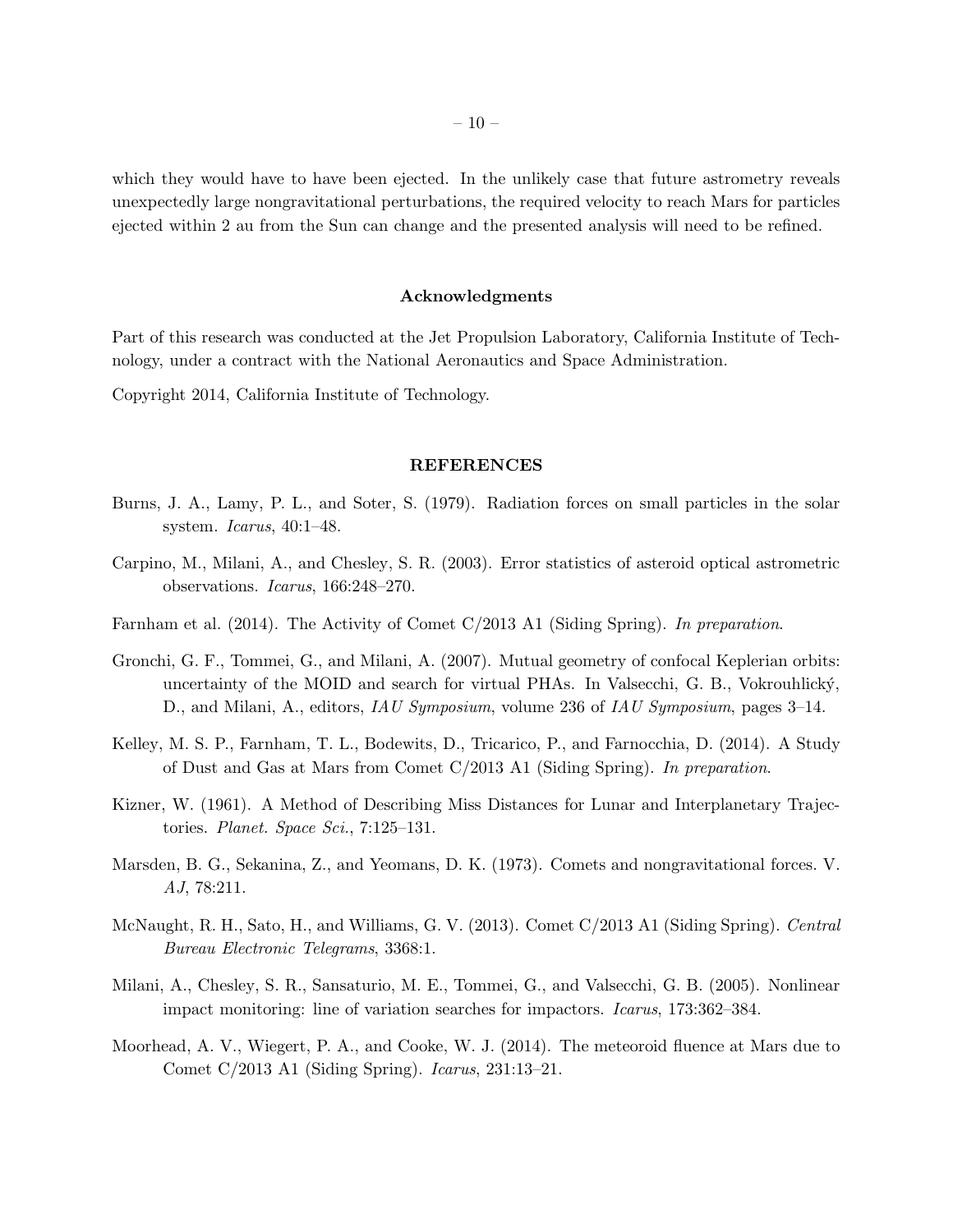- <span id="page-10-1"></span>Tricarico, P., Samarasinha , N. H., Sykes, M. V., Li, J.-Y., Farnham, T. L., Kelley, M. S. P., Farnocchia, D., Stevenson, R. A., Bauer, J. M., and Lock, R. E. (2014). Delivery of dust grains from comet C/2013 A1 (Siding Spring) to Mars. *Submitted to ApJ*.
- <span id="page-10-3"></span>Valsecchi, G. B., Milani, A., Gronchi, G. F., and Chesley, S. R. (2003). Resonant returns to close approaches: Analytical theory. *A&A*, 408:1179–1196.
- <span id="page-10-0"></span>Vaubaillon, J., Maquet, L., and Soja, R. (2014). Meteor hurricane at Mars on 2014 October 19 from comet C/2013 A1. *MNRAS*, 439:3294–3299.
- <span id="page-10-4"></span>Whipple, F. L. (1951). A Comet Model. II. Physical Relations for Comets and Meteors. *ApJ*, 113:464.

<span id="page-10-2"></span>This preprint was prepared with the AAS IATEX macros v5.2.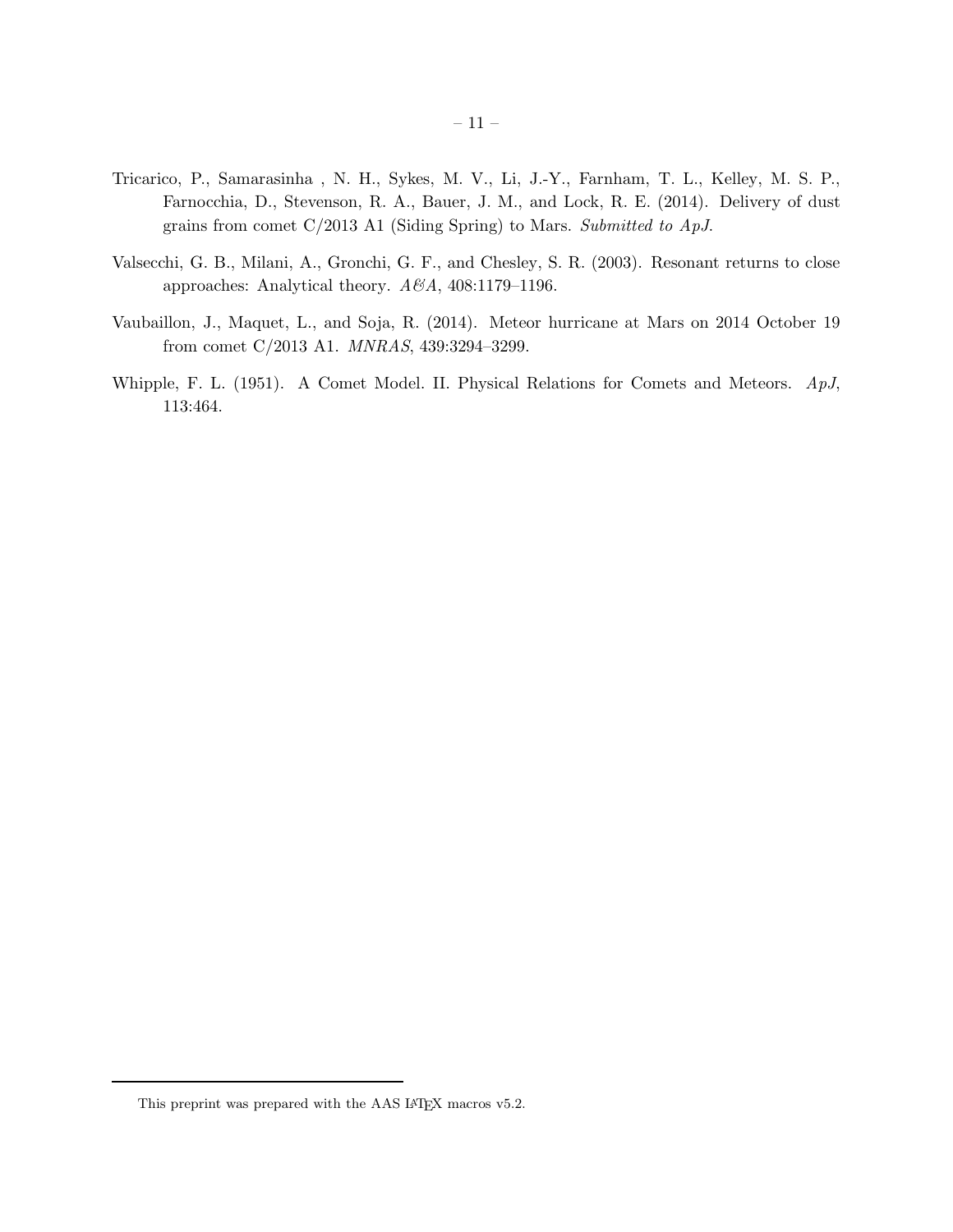# – 12 –

# List of Figures

| $\mathbf{1}$     | Scatter plot of the astrometric residuals in Right Ascension and Declination with<br>respect to JPL solution 46. Crosses correspond to rejected observations, while dots                                                                                                                                                                                                                                         | 14 |
|------------------|------------------------------------------------------------------------------------------------------------------------------------------------------------------------------------------------------------------------------------------------------------------------------------------------------------------------------------------------------------------------------------------------------------------|----|
| $\overline{2}$   | Projection of the $3\sigma$ uncertainty of JPL solution 46 on the October 2014 b-plane.<br>The nominal prediction for the b-plane coordinates is $(\xi, \zeta) = (-27, 445, -132, 407)$<br>km. The dashed line represents the projection of the orbit of $C/2013$ A1 on the b-<br>plane. The minimum distance between the orbits of Mars and $C/2013$ A1 is $\sim$ 27,400                                        | 15 |
| 3                | Estimated nongravitational parameters $A_1$ and $A_2$ for the comets in the catalog. $A_2$<br>is reported in absolute value. Circles correspond to comets with a period larger than<br>60 yr or an eccentricity larger than 0.9. Crosses are for all other comets. The dashed                                                                                                                                    | 16 |
| 4                | Scatter plots for nongravitational parameters $A_1$ , $A_2$ , and $A_3$ . $A_2$ and $A_3$ are re-<br>ported in absolute value. Circles correspond to comets with a period larger than 60<br>yr or an eccentricity larger than 0.9. Crosses are for all other comets                                                                                                                                              | 17 |
| 5                | Magnitude of the position difference between the reference and ballistic solutions,<br>and between the wide and ballistic solutions, as a function of heliocentric distance.<br>The dashed line is the semimajor axis of the $1\sigma$ uncertainty ellipsoid of the ballistic<br>solution<br>.                                                                                                                   | 18 |
| 6                | Projection on the b-plane of C/2013 A1 $3\sigma$ uncertainty according to different sce-<br>narios for nongravitational perturbations. The ballistic and reference solutions are                                                                                                                                                                                                                                 | 19 |
| $\overline{7}$   | Expected evolution of the b-plane position uncertainty. The curves represent the<br>semimajor axis of the projection on the b-plane of the $3\sigma$ uncertainty ellipse for<br>the three scenarios. The vertical bar corresponds to Jun 18, 2014 when the solar                                                                                                                                                 | 20 |
| 8                | Expected evolution of the $3\sigma$ uncertainty of the closest approach epoch. The vertical<br>bar corresponds to Jun 18, 2014 when the solar elongation of $C/2013$ A1 becomes                                                                                                                                                                                                                                  | 21 |
| $\boldsymbol{9}$ | Expected evolution of the $A_1$ uncertainty $(1\sigma)$ . The horizontal dashed lines are<br>for the nominal values of $A_1$ in the reference and wide scenarios. The vertical bar<br>corresponds to Jun 18, 2014 when the solar elongation of $C/2013$ A1 becomes larger<br>than $60^\circ$ .<br><u>. A de la decada de la decada de la decada de la decada de la decada de la decada de la decada de la de</u> | 22 |
| 10               | Projection on the b-plane of particles ejected with $\Delta v = 10$ m/s and for $\beta = 0.01$ .<br>The solid line represents the position of the particles with no $\Delta v$                                                                                                                                                                                                                                   | 23 |
| 11               | For different values of $\beta$ , required $\Delta v$ to reach Mars as a function of the heliocentric                                                                                                                                                                                                                                                                                                            | 24 |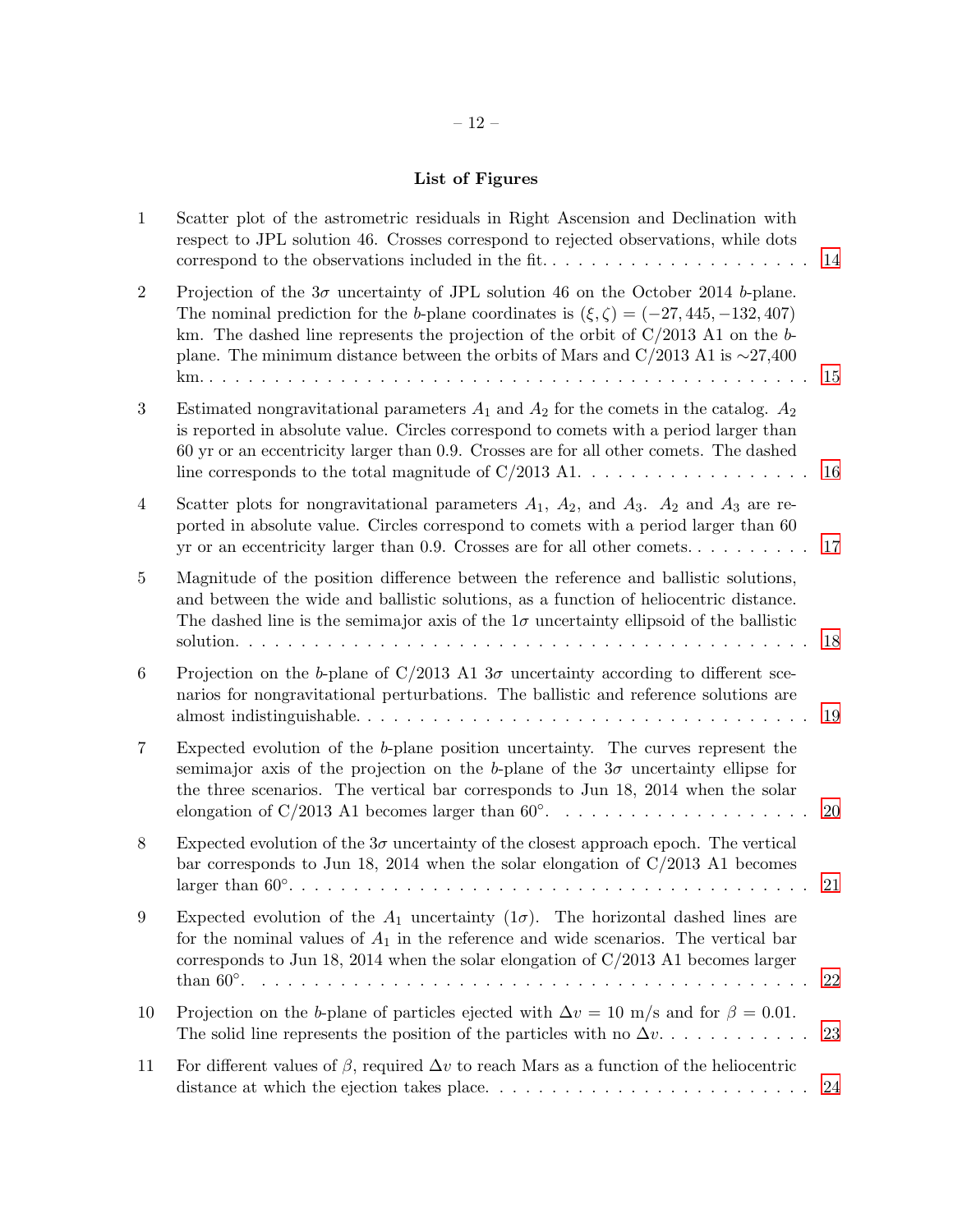- 12 Required  $\Delta v$  to reach Mars multiplied by  $(1/\beta)^{0.6}$ . The dashed line corresponds to  $\Delta v = 418$  m/s  $\beta^{0.6}$ (1 au /r)<sup>1.5</sup>. Impacts are possible only for particles ejected more than 16 au from the Sun and with  $\beta \sim 2 \times 10^{-4}$  or smaller. . . . . . . . . . . . . . . [25](#page-24-0)
- 13 Required  $\Delta v$  to reach Mars multiplied by  $(5.7 \times 10^{-4}/\beta)^{0.5}$ . The lower dashed line corresponds to  $\Delta v = 1.3$  m/s  $(\beta/5.7 \times 10^{-4})^{0.5}$  (5 au /r)<sup>1</sup>. In this case impacts are possible for particles ejected more than 13 au from the Sun and  $\beta \sim 2 \times 10^{-4}$  or smaller. The upper dashed line corresponds to  $\Delta v = 3$  m/s  $(\beta/5.7 \times 10^{-4})^{0.5}$  (5 au /r)<sup>1</sup>. In this case impacts are possible also for  $\beta = 0.001$  and particles ejected as close as  $\sim 3$ au from the Sun. . . . . . . . . . . . . . . . . . . . . . . . . . . . . . . . . . . . . . . [26](#page-25-0)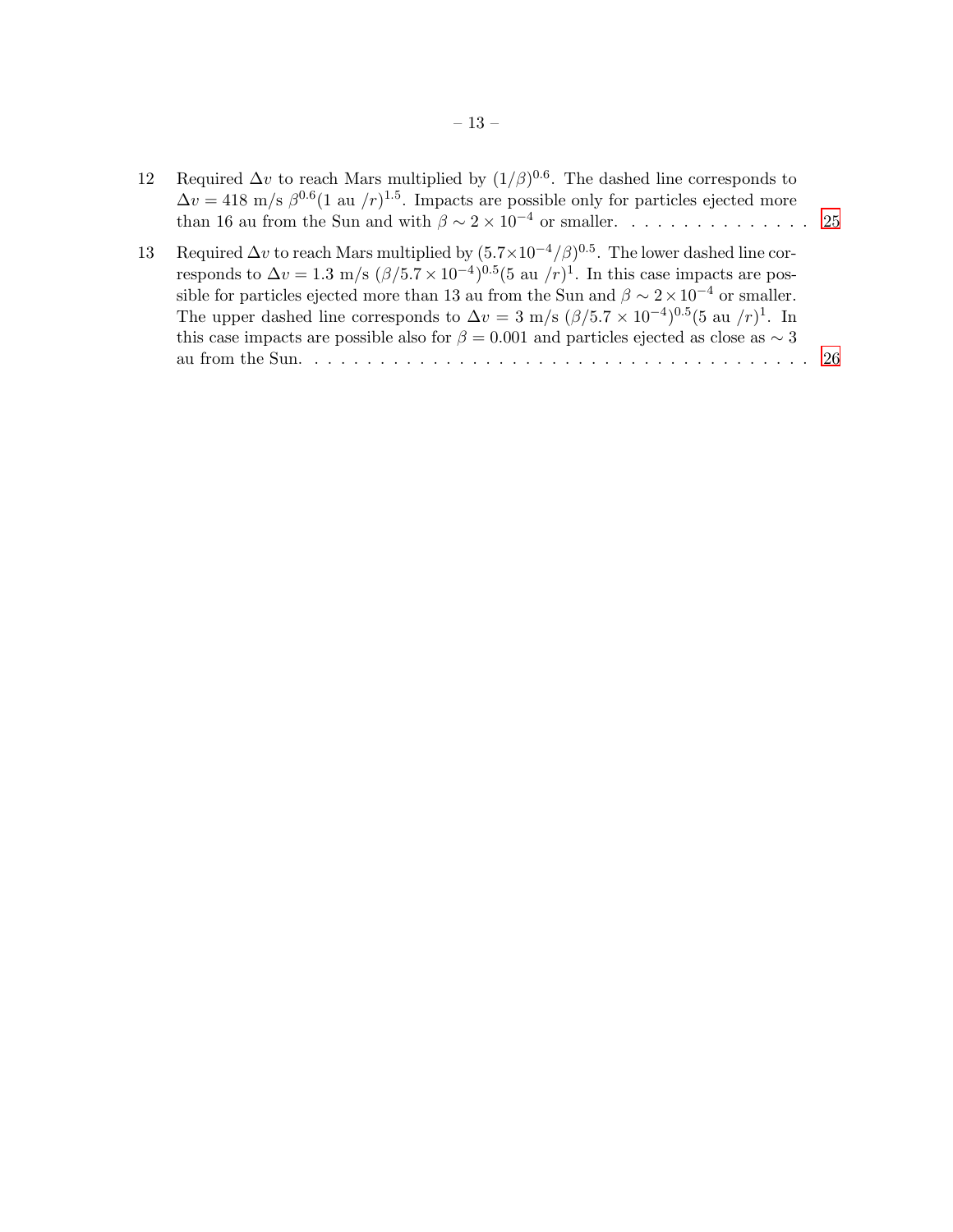

<span id="page-13-0"></span>Fig. 1.— Scatter plot of the astrometric residuals in Right Ascension and Declination with respect to JPL solution 46. Crosses correspond to rejected observations, while dots correspond to the observations included in the fit.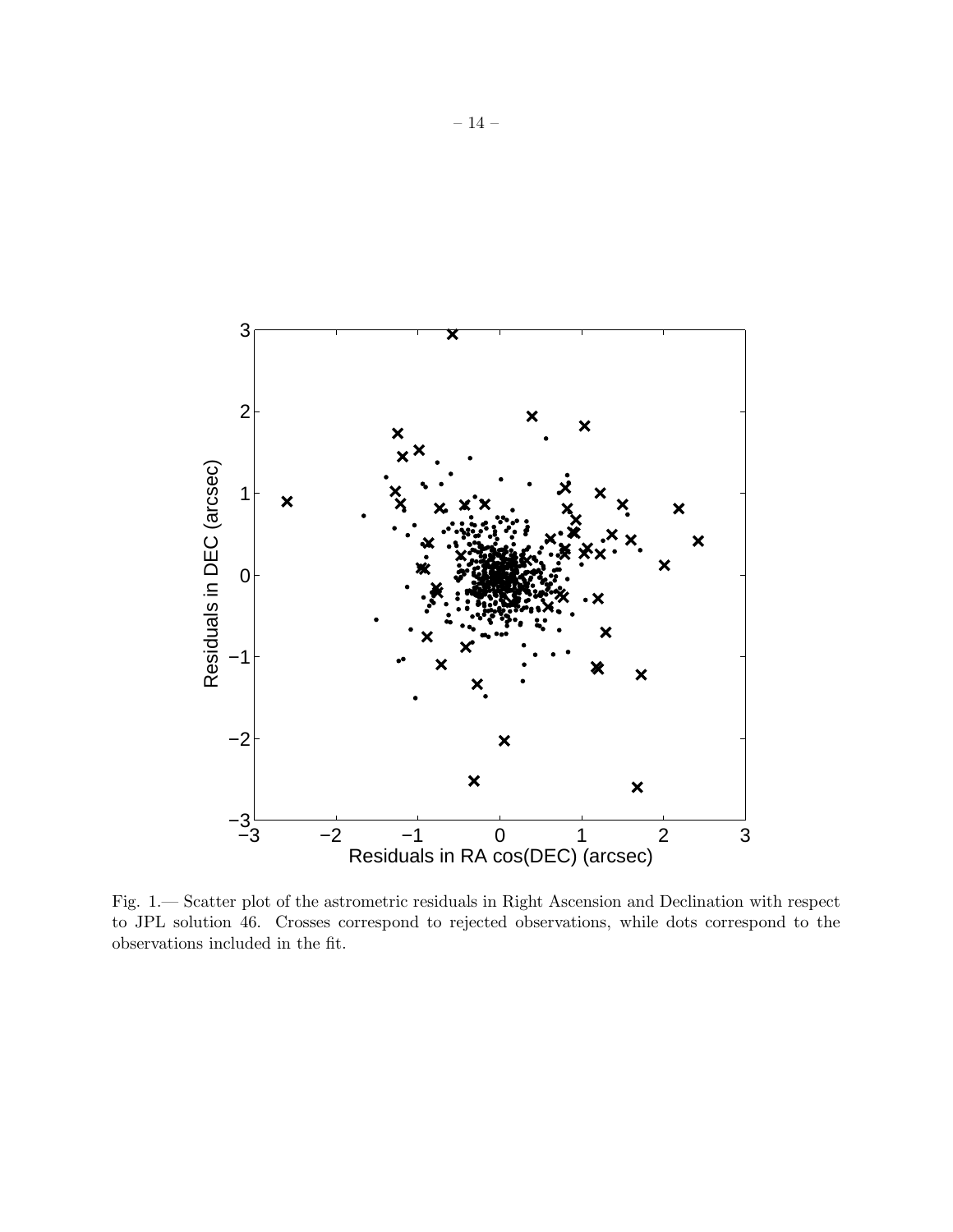

<span id="page-14-0"></span>Fig. 2.— Projection of the  $3\sigma$  uncertainty of JPL solution 46 on the October 2014 b-plane. The nominal prediction for the b-plane coordinates is  $(\xi, \zeta) = (-27, 445, -132, 407)$  km. The dashed line represents the projection of the orbit of  $C/2013$  A1 on the b-plane. The minimum distance between the orbits of Mars and C/2013 A1 is ∼27,400 km.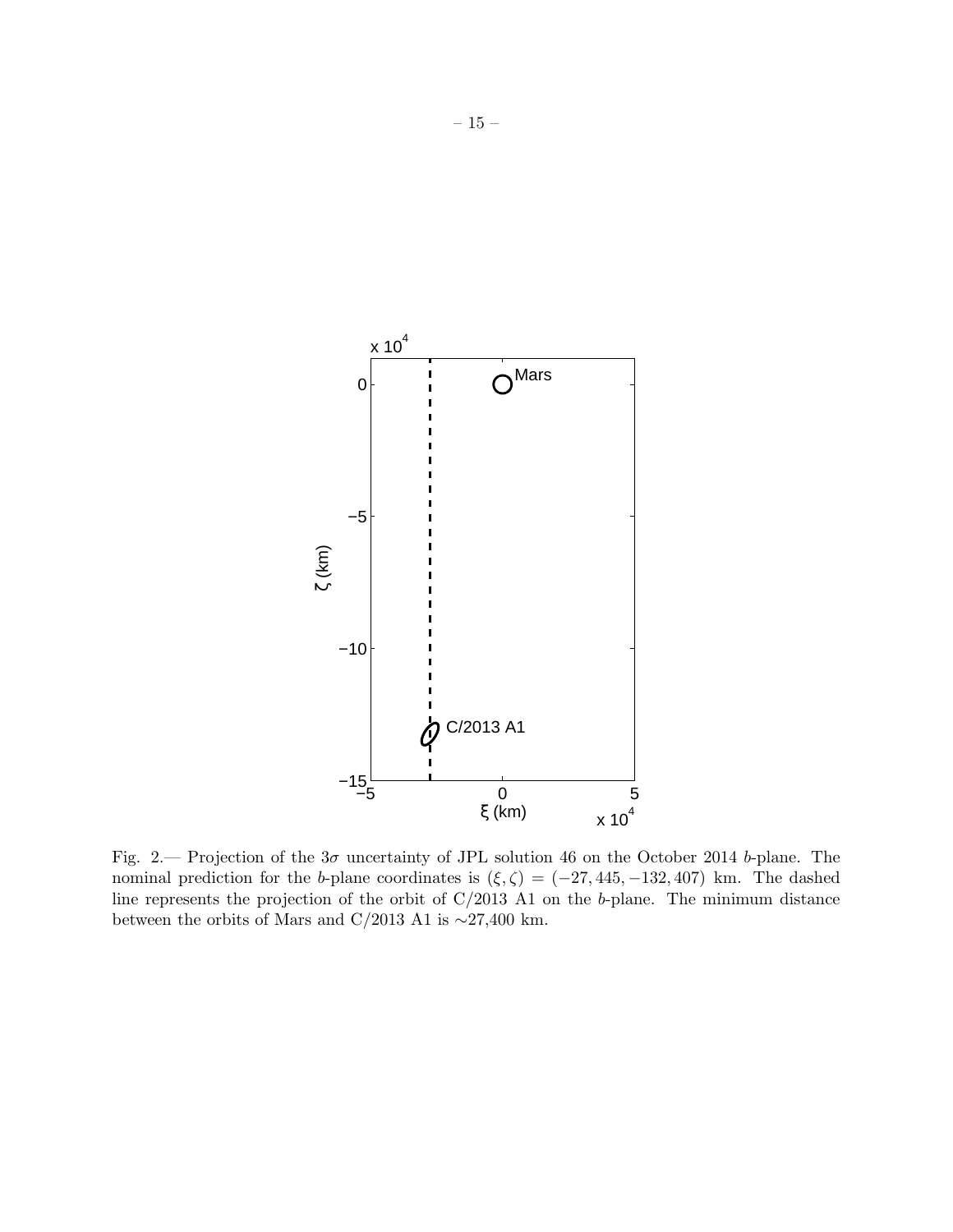

<span id="page-15-0"></span>Fig. 3.— Estimated nongravitational parameters  $A_1$  and  $A_2$  for the comets in the catalog.  $A_2$  is reported in absolute value. Circles correspond to comets with a period larger than 60 yr or an eccentricity larger than 0.9. Crosses are for all other comets. The dashed line corresponds to the total magnitude of C/2013 A1.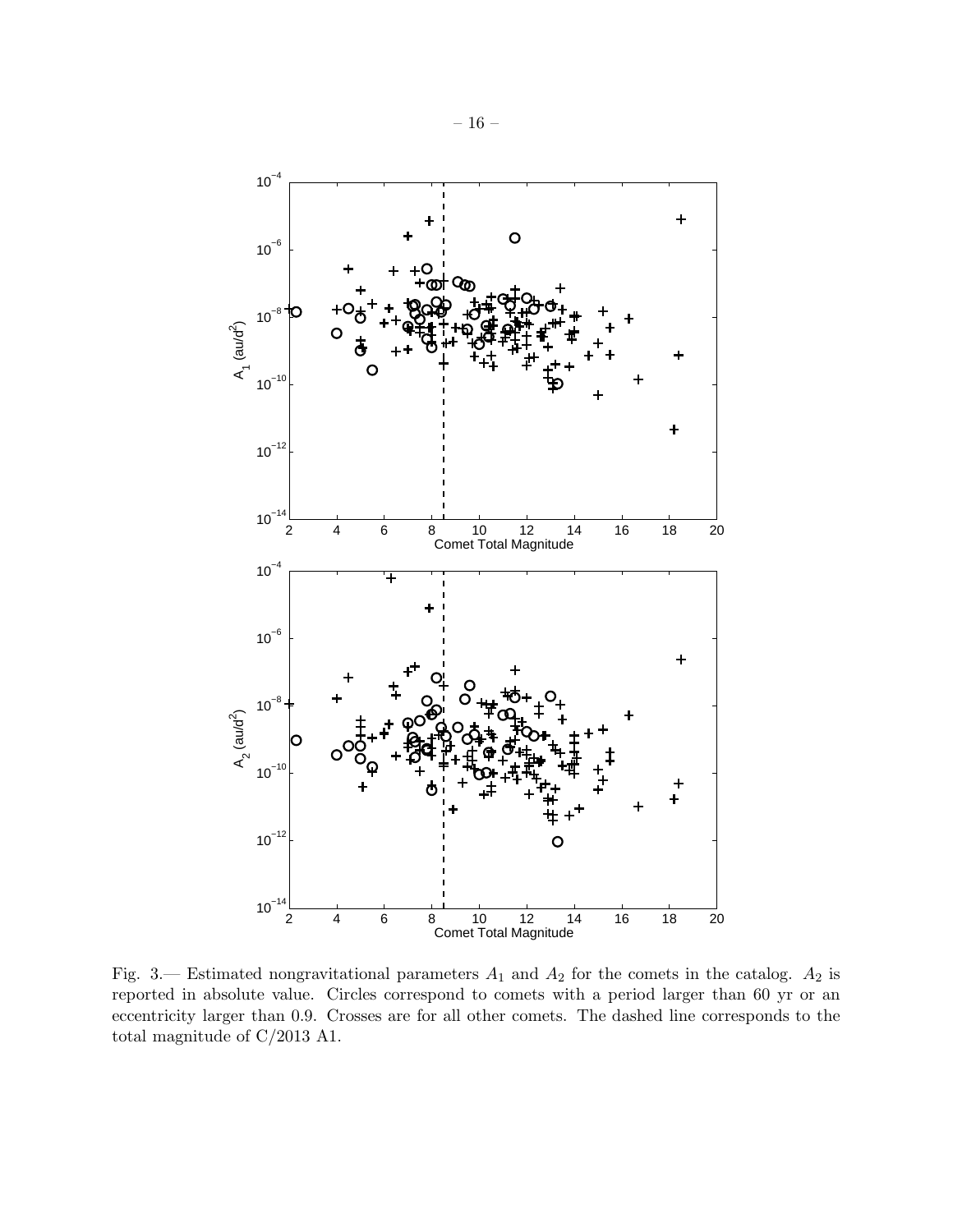

<span id="page-16-0"></span>Fig. 4.— Scatter plots for nongravitational parameters  $A_1$ ,  $A_2$ , and  $A_3$ .  $A_2$  and  $A_3$  are reported in absolute value. Circles correspond to comets with a period larger than 60 yr or an eccentricity larger than 0.9. Crosses are for all other comets.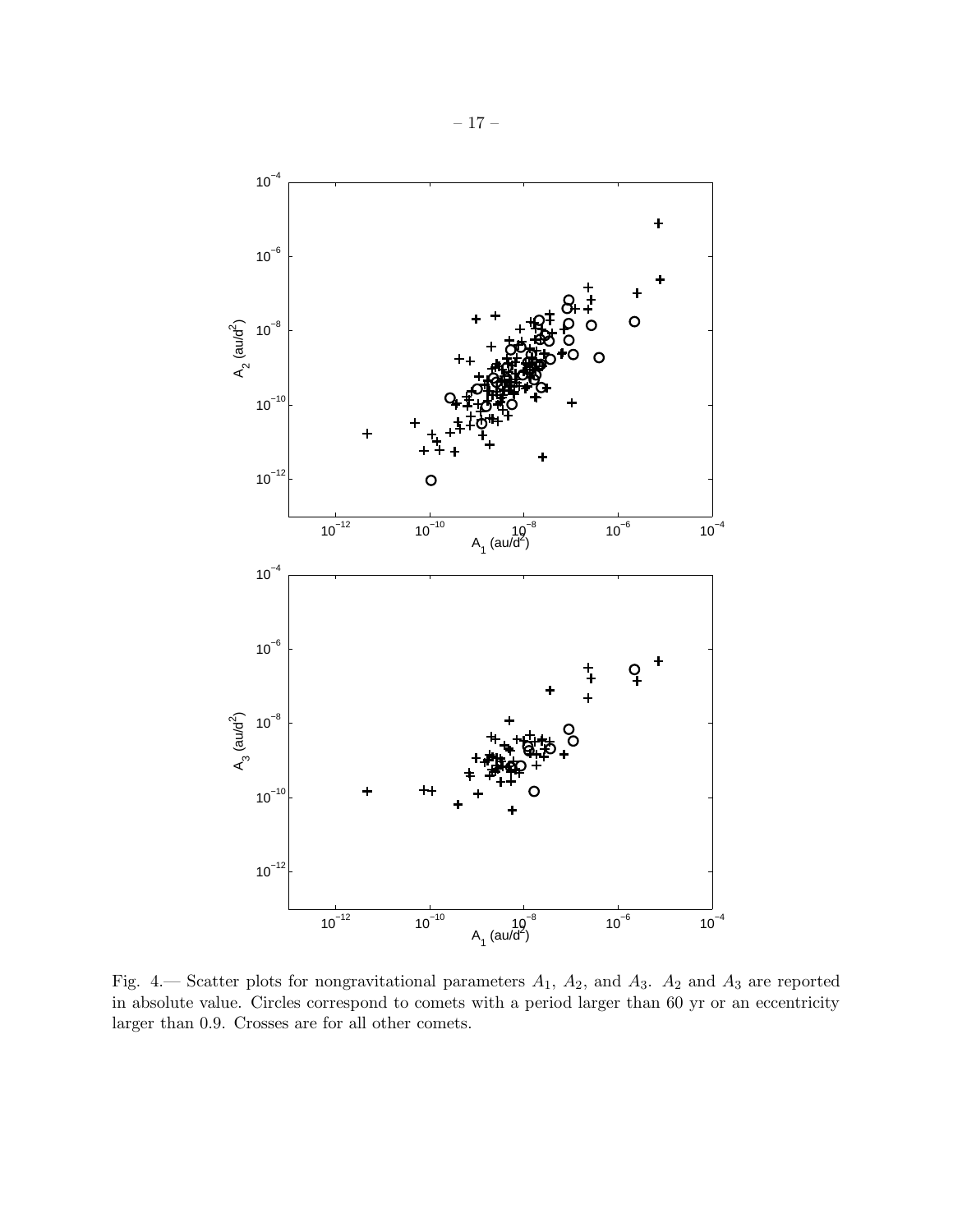

<span id="page-17-0"></span>Fig. 5.— Magnitude of the position difference between the reference and ballistic solutions, and between the wide and ballistic solutions, as a function of heliocentric distance. The dashed line is the semimajor axis of the  $1\sigma$  uncertainty ellipsoid of the ballistic solution.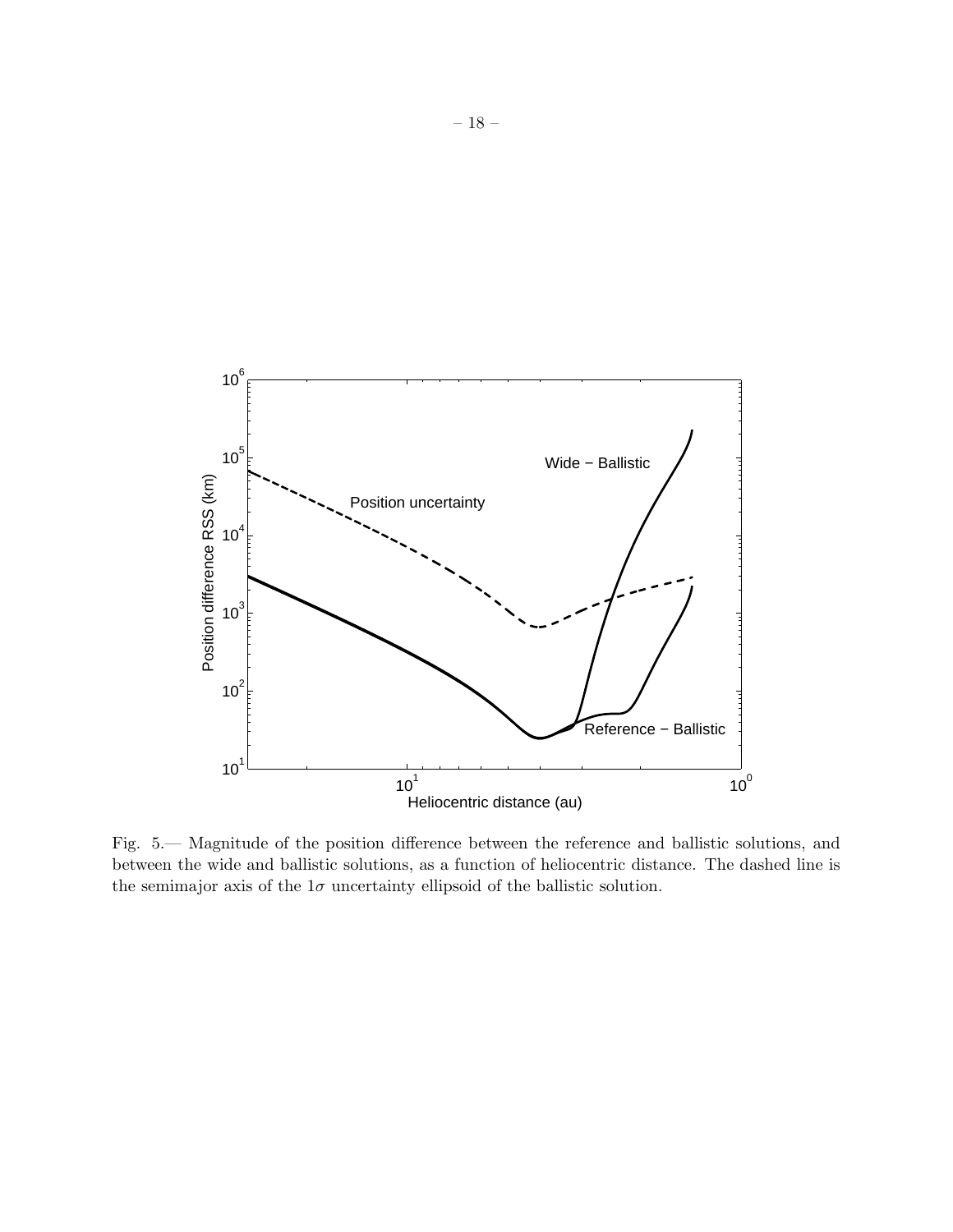

<span id="page-18-0"></span>Fig. 6.— Projection on the b-plane of C/2013 A1  $3\sigma$  uncertainty according to different scenarios for nongravitational perturbations. The ballistic and reference solutions are almost indistinguishable.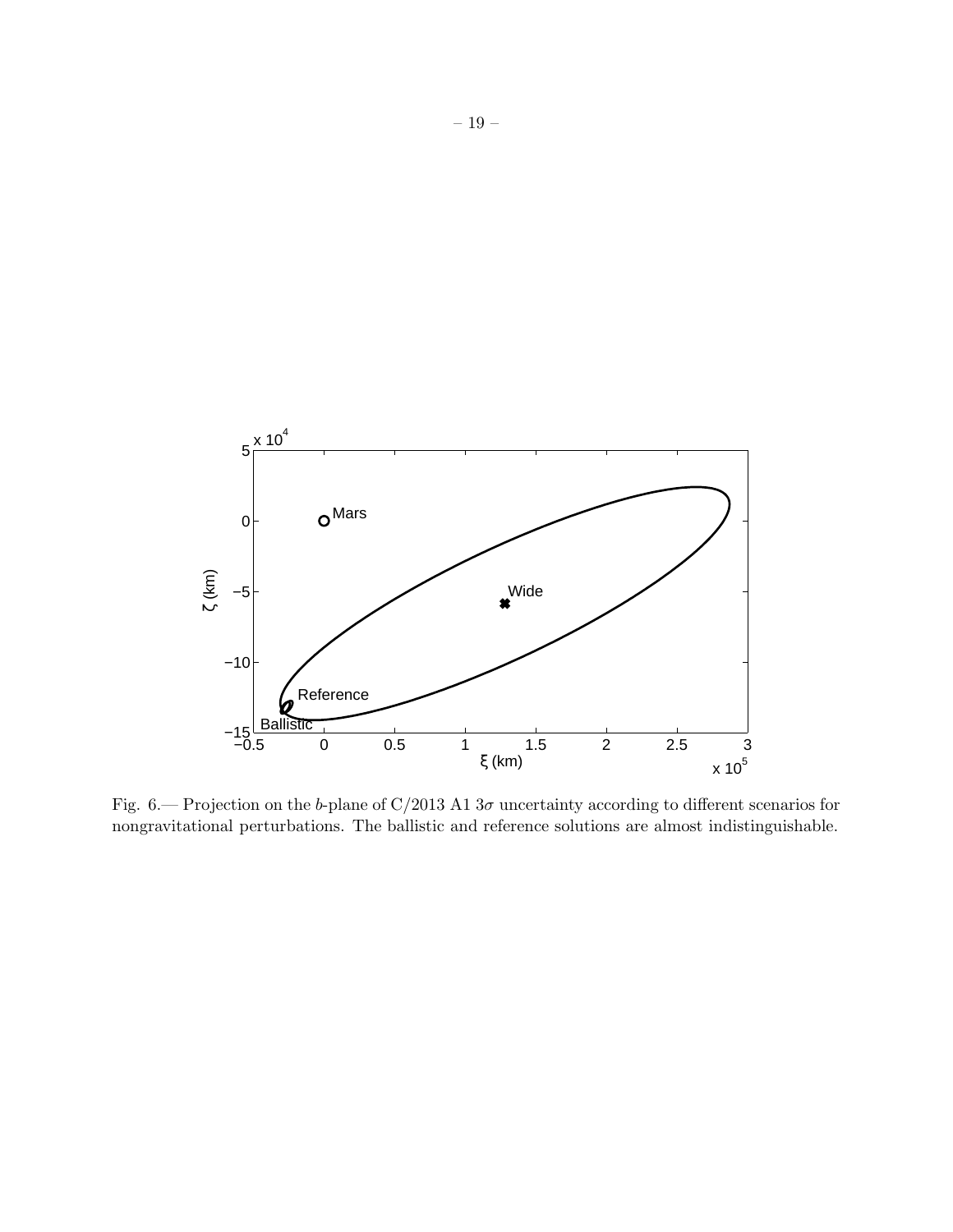

<span id="page-19-0"></span>Fig. 7.— Expected evolution of the b-plane position uncertainty. The curves represent the semimajor axis of the projection on the b-plane of the  $3\sigma$  uncertainty ellipse for the three scenarios. The vertical bar corresponds to Jun 18, 2014 when the solar elongation of C/2013 A1 becomes larger than  $60^\circ$ .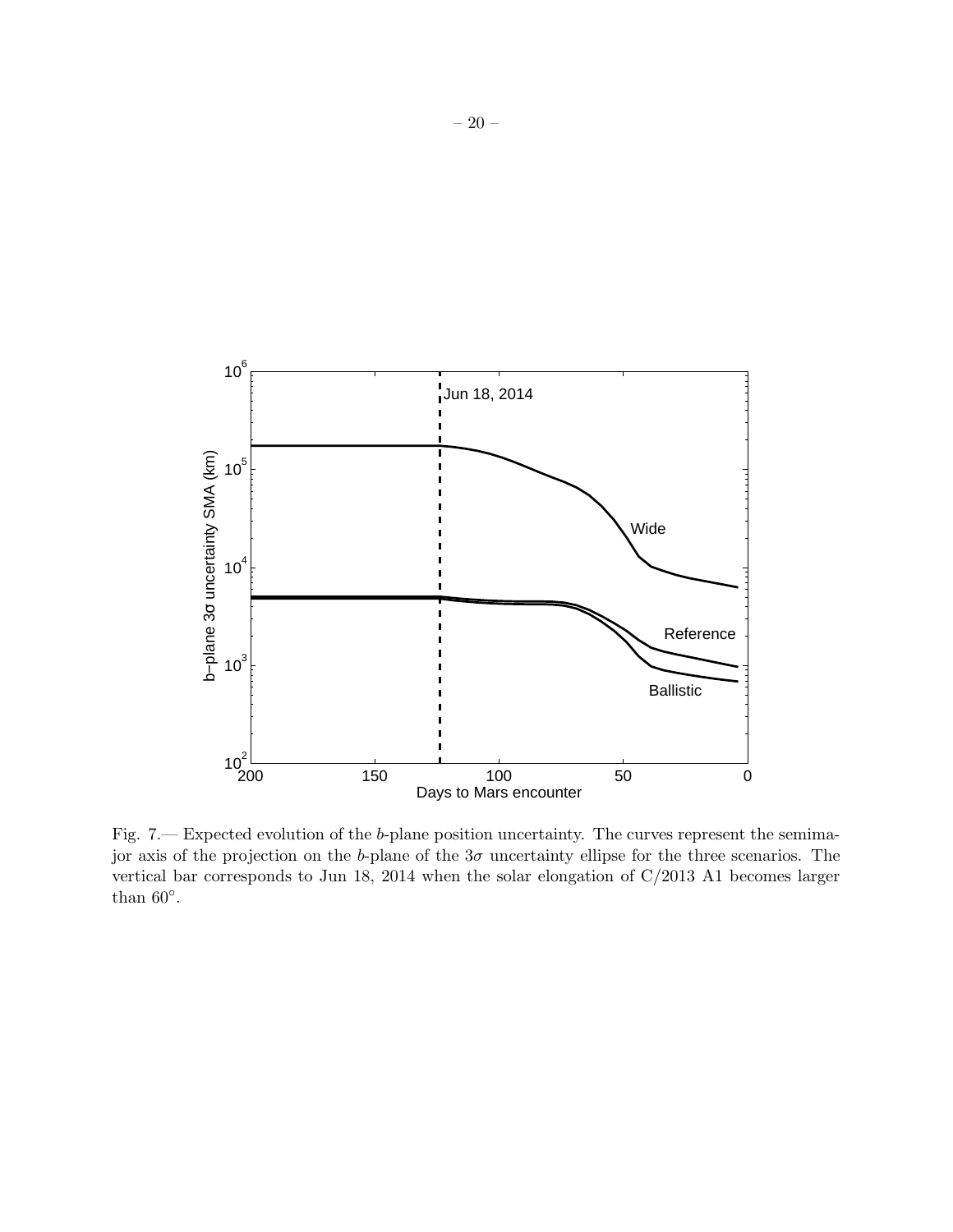

<span id="page-20-0"></span>Fig. 8.— Expected evolution of the  $3\sigma$  uncertainty of the closest approach epoch. The vertical bar corresponds to Jun 18, 2014 when the solar elongation of  $C/2013$  A1 becomes larger than 60°.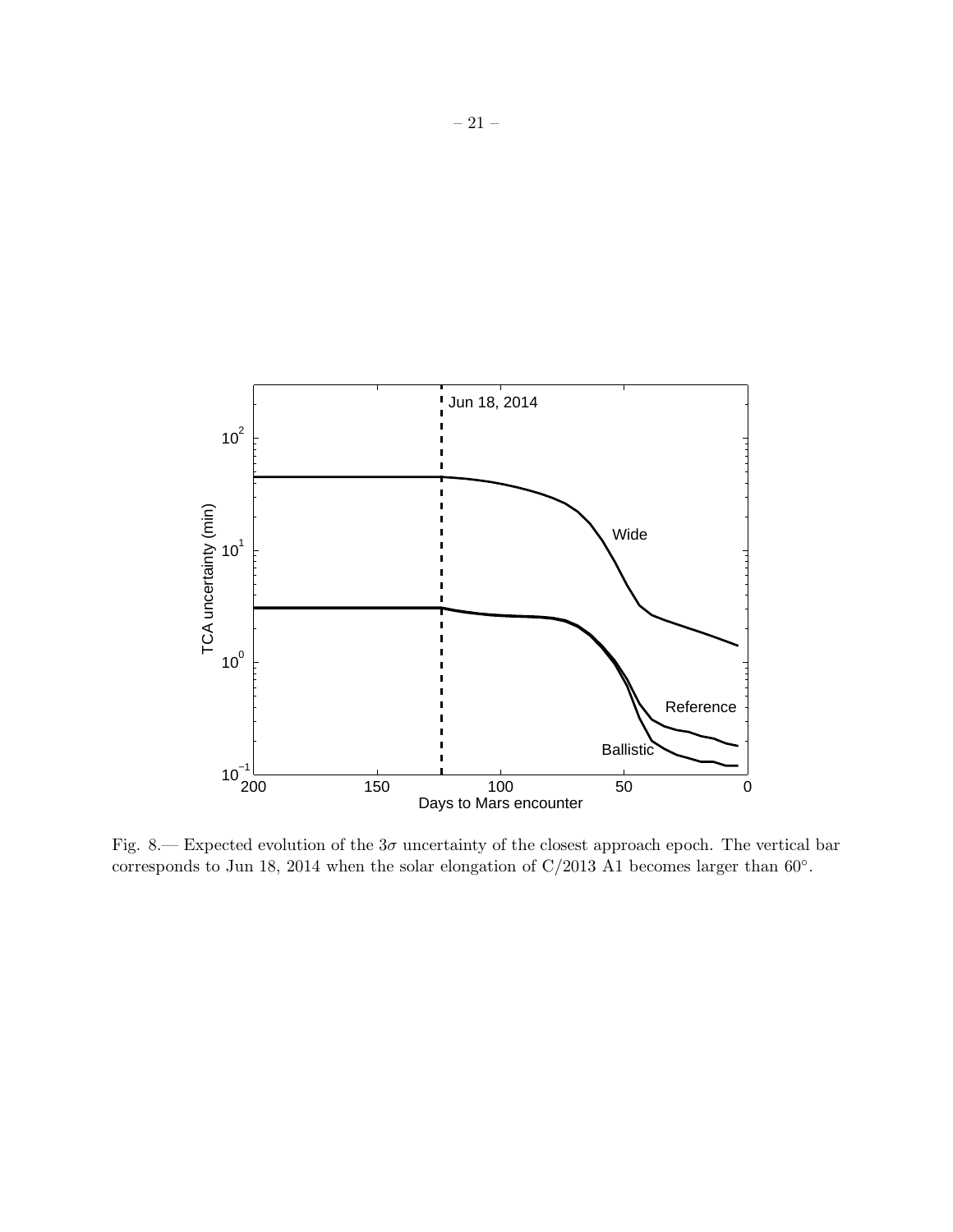

<span id="page-21-0"></span>Fig. 9.— Expected evolution of the  $A_1$  uncertainty  $(1\sigma)$ . The horizontal dashed lines are for the nominal values of  $A_1$  in the reference and wide scenarios. The vertical bar corresponds to Jun 18, 2014 when the solar elongation of  $C/2013$  A1 becomes larger than  $60°$ .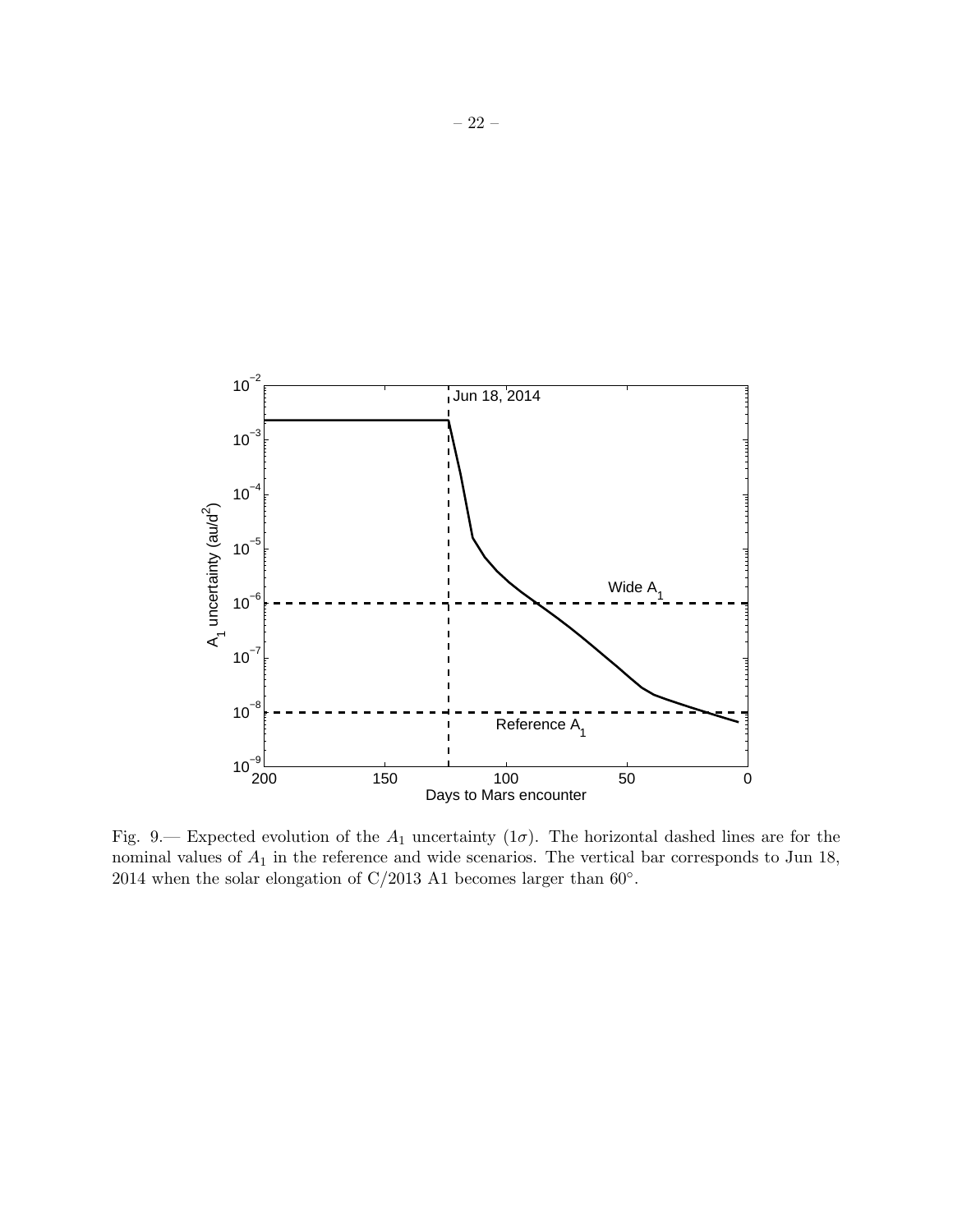

<span id="page-22-0"></span>Fig. 10.— Projection on the b-plane of particles ejected with  $\Delta v = 10$  m/s and for  $\beta = 0.01$ . The solid line represents the position of the particles with no  $\Delta v.$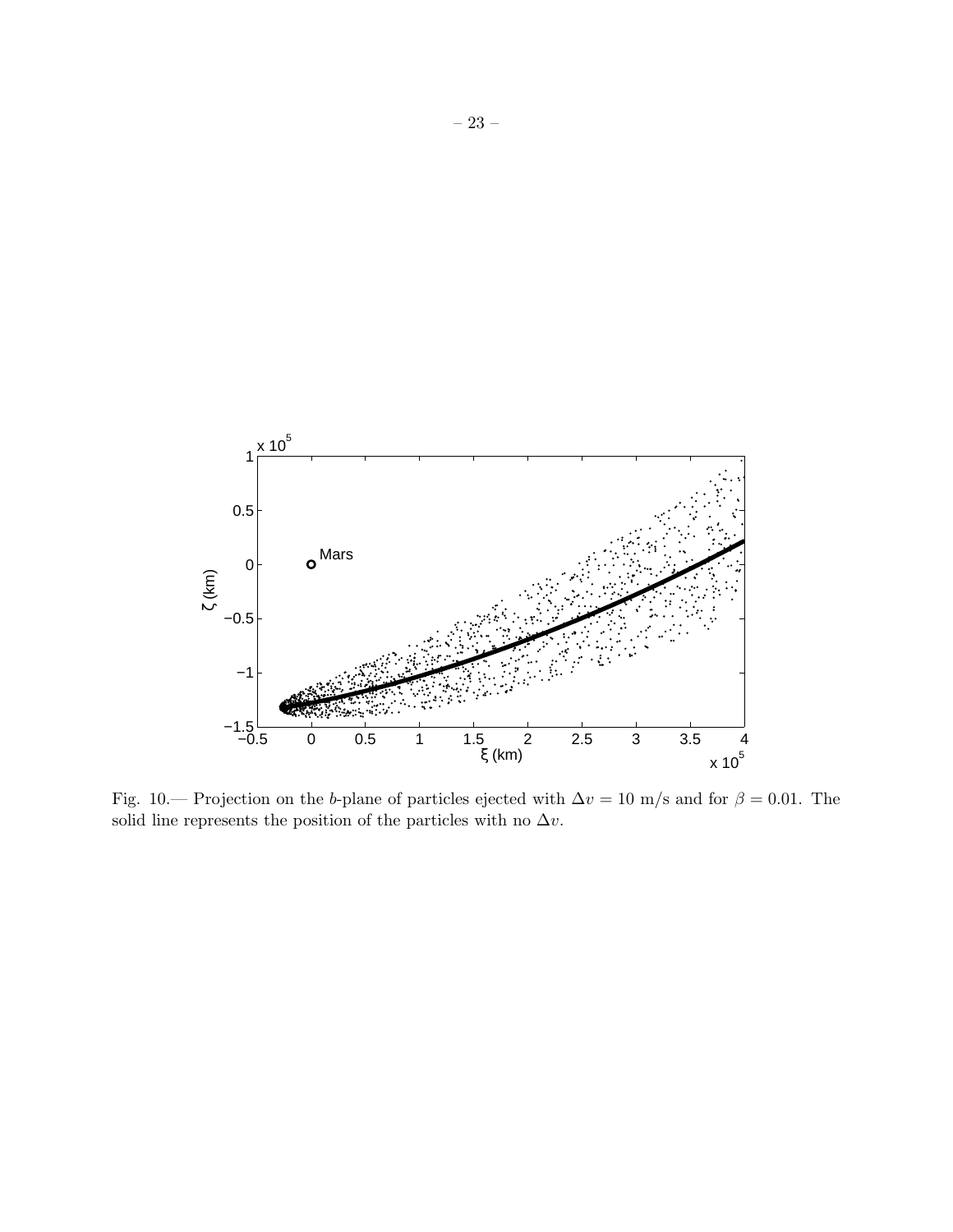

<span id="page-23-0"></span>Fig. 11.— For different values of  $\beta$ , required  $\Delta v$  to reach Mars as a function of the heliocentric distance at which the ejection takes place.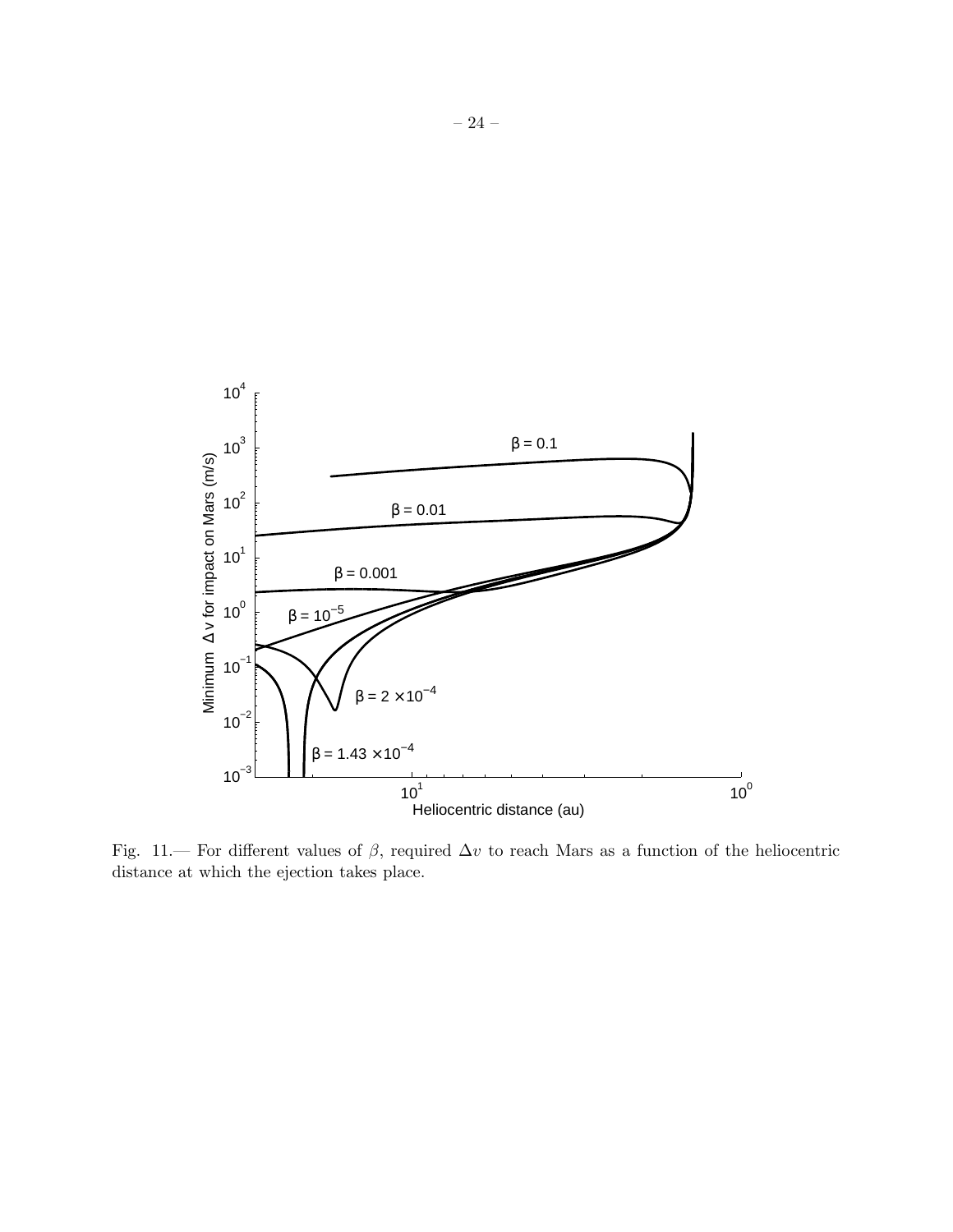

<span id="page-24-0"></span>Fig. 12.— Required  $\Delta v$  to reach Mars multiplied by  $(1/\beta)^{0.6}$ . The dashed line corresponds to  $\Delta v = 418$  m/s  $\beta^{0.6}$ (1 au /r)<sup>1.5</sup>. Impacts are possible only for particles ejected more than 16 au from the Sun and with  $\beta \sim 2 \times 10^{-4}$  or smaller.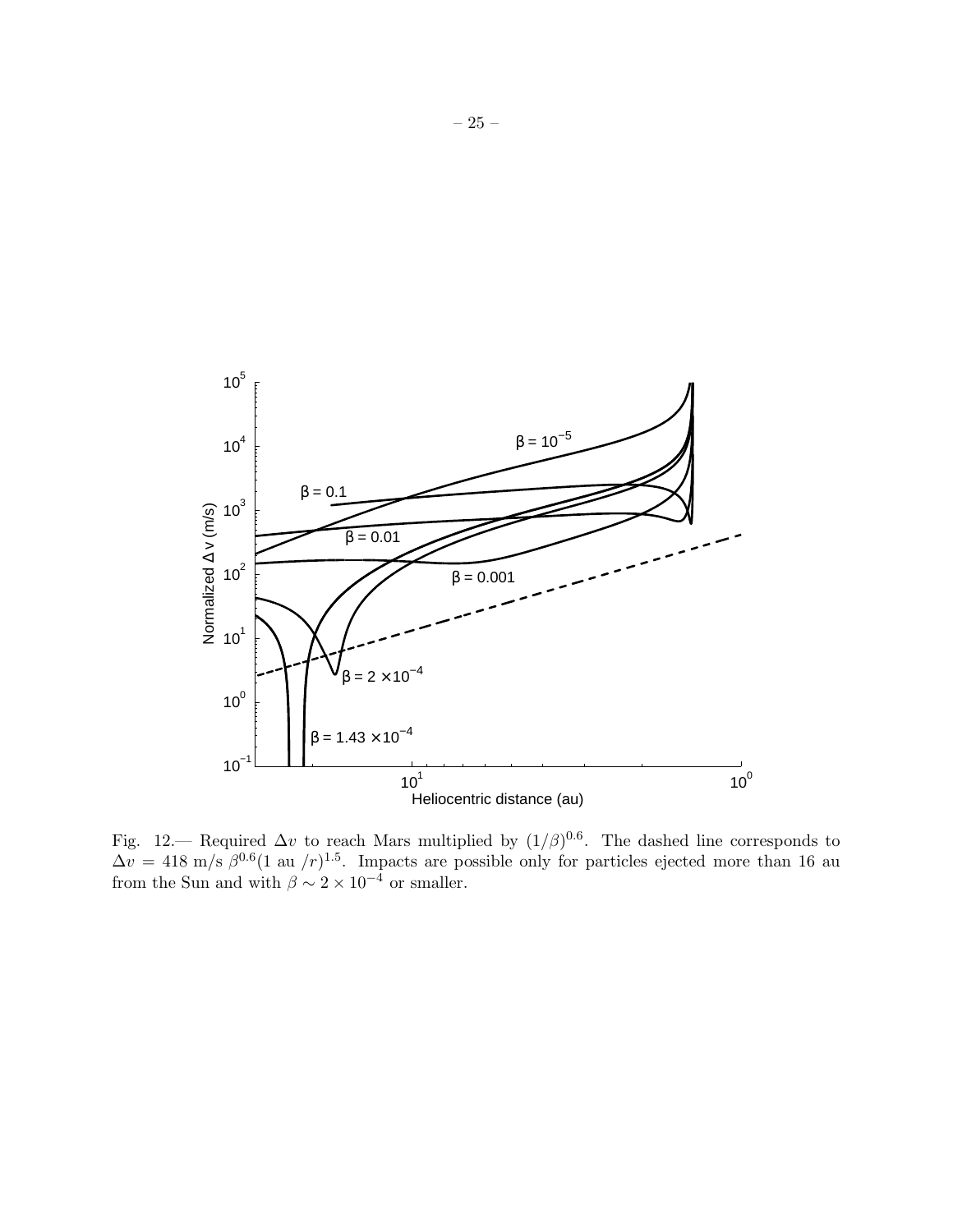

<span id="page-25-0"></span>Fig. 13.— Required  $\Delta v$  to reach Mars multiplied by  $(5.7 \times 10^{-4}/\beta)^{0.5}$ . The lower dashed line corresponds to  $\Delta v = 1.3$  m/s  $(\beta/5.7 \times 10^{-4})^{0.5}$  (5 au /r)<sup>1</sup>. In this case impacts are possible for particles ejected more than 13 au from the Sun and  $\beta \sim 2 \times 10^{-4}$  or smaller. The upper dashed line corresponds to  $\Delta v = 3$  m/s  $(\beta/5.7 \times 10^{-4})^{0.5}$  (5 au /r)<sup>1</sup>. In this case impacts are possible also for  $\beta = 0.001$  and particles ejected as close as ∼ 3 au from the Sun.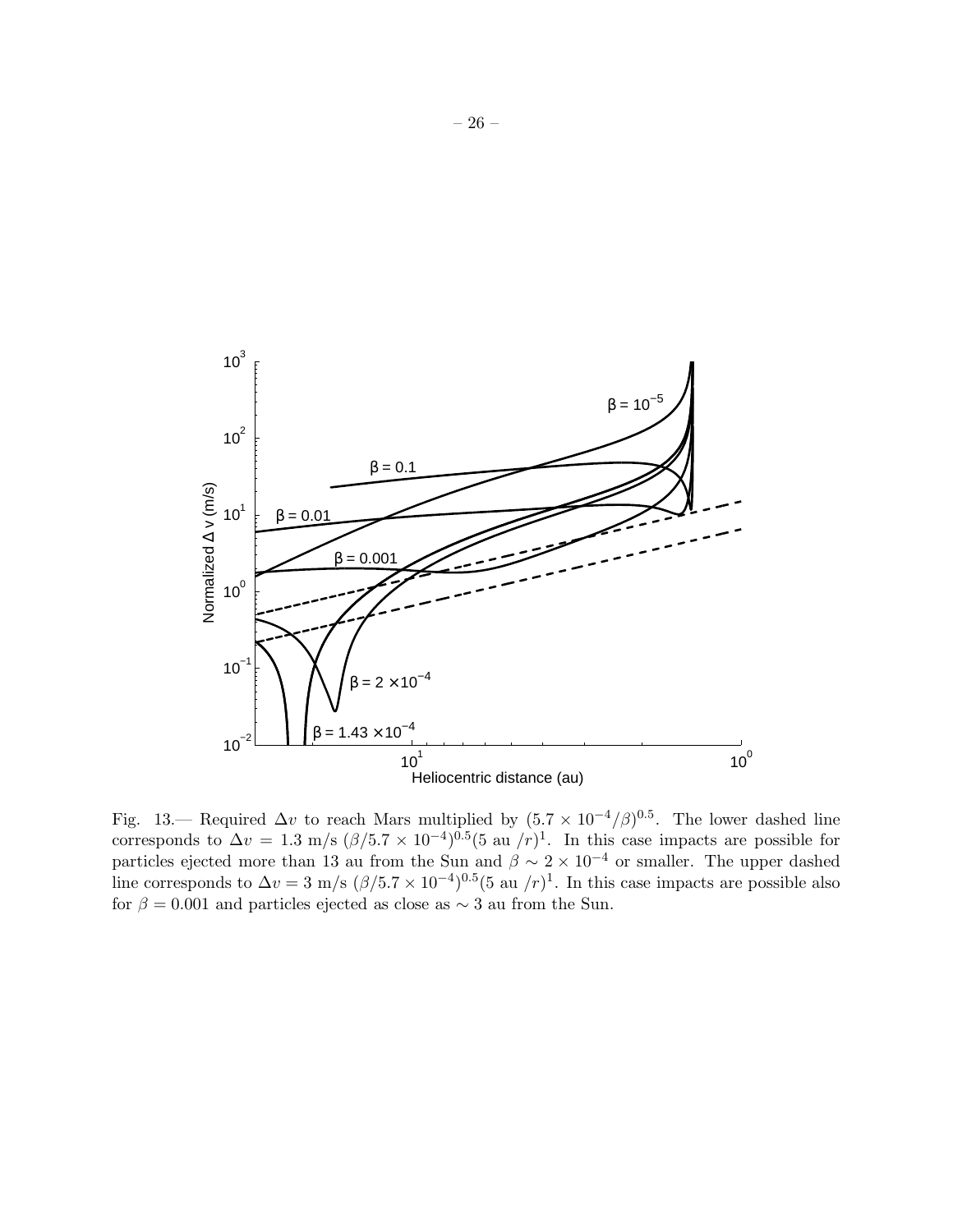# List of Tables

| $\mathbf{1}$   | J2000 heliocentric ecliptic orbital parameters of JPL orbit solution 46. Numbers<br>in parentheses indicate the $1\sigma$ formal uncertainties of the corresponding (last two) |  |
|----------------|--------------------------------------------------------------------------------------------------------------------------------------------------------------------------------|--|
|                |                                                                                                                                                                                |  |
| $\overline{2}$ | Close approach data for JPL orbit solution $46. \ldots \ldots \ldots \ldots \ldots \ldots \ldots \ldots$ 29                                                                    |  |
| 3              | A priori values and $3\sigma$ uncertainties of nongravitational parameters for the three                                                                                       |  |
| 4              | Close approach parameters and uncertainties for the three scenarions. The table<br>shows the b-plane coordinates, the semimajor axis of the $3\sigma$ uncertainty projected    |  |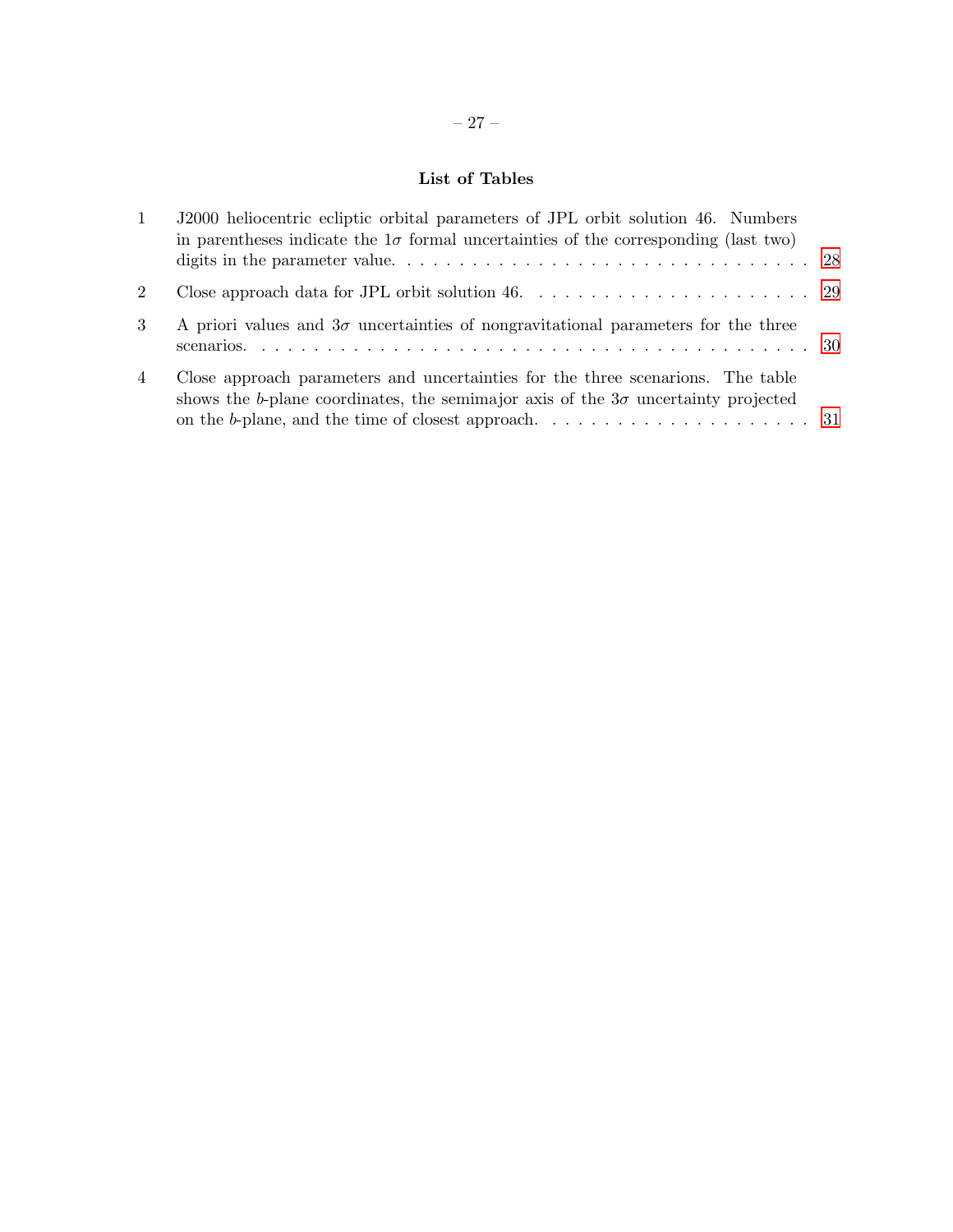<span id="page-27-0"></span>Table 1: J2000 heliocentric ecliptic orbital parameters of JPL orbit solution 46. Numbers in parentheses indicate the  $1\sigma$  formal uncertainties of the corresponding (last two) digits in the parameter value.

| Epoch (TDB)                      | $2013$ Aug $1.0$     |
|----------------------------------|----------------------|
| Eccentricity                     | 1.0006045(61)        |
| Perihelion distance (au)         | 1.3990370(73)        |
| Time of perihelion passage (TDB) | 2014 Oct 25.3868(14) |
| Longitude of node $(°)$          | 300.974337(84)       |
| Argument of perihelion $(°)$     | 2.43550(33)          |
| Inclination (                    | 129.026659(32)       |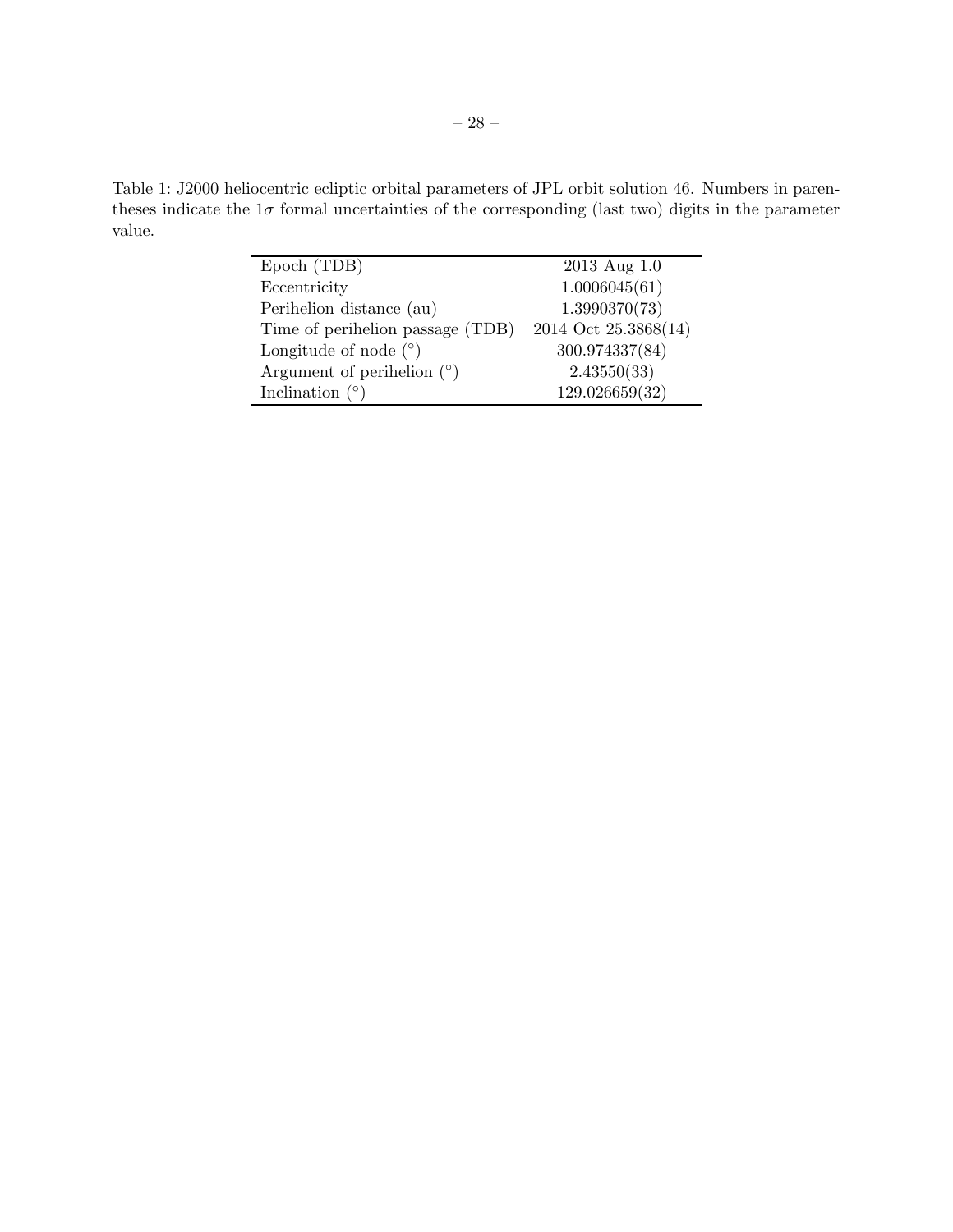<span id="page-28-0"></span>

| Close approach epoch $(\pm 3\sigma)$        | 2014 Oct 19 18:30 (TDB) $\pm$ 3 min |
|---------------------------------------------|-------------------------------------|
| Close approach distance $(\pm 3\sigma)$     | 134,680 km $\pm$ 4520 km            |
| Asymptotic relative velocity $(v_{\infty})$ | $55.96 \text{ km/s}$                |
| <b>MOID</b>                                 | 27,414 km                           |
| Node crossing distance                      | $27,563$ km                         |
| Mars's arrival at line of nodes             | 2014 Oct 19 20:09 (TDB)             |
| $C/2013$ A1's arrival at line of nodes      | 2014 Oct 19 17:21 (TDB)             |
| Mars's arrival at MOID                      | 2014 Oct 19 20:11 (TDB)             |
| $C/2013$ A1's arrival at MOID               | 2014 Oct 19 17:20 (TDB)             |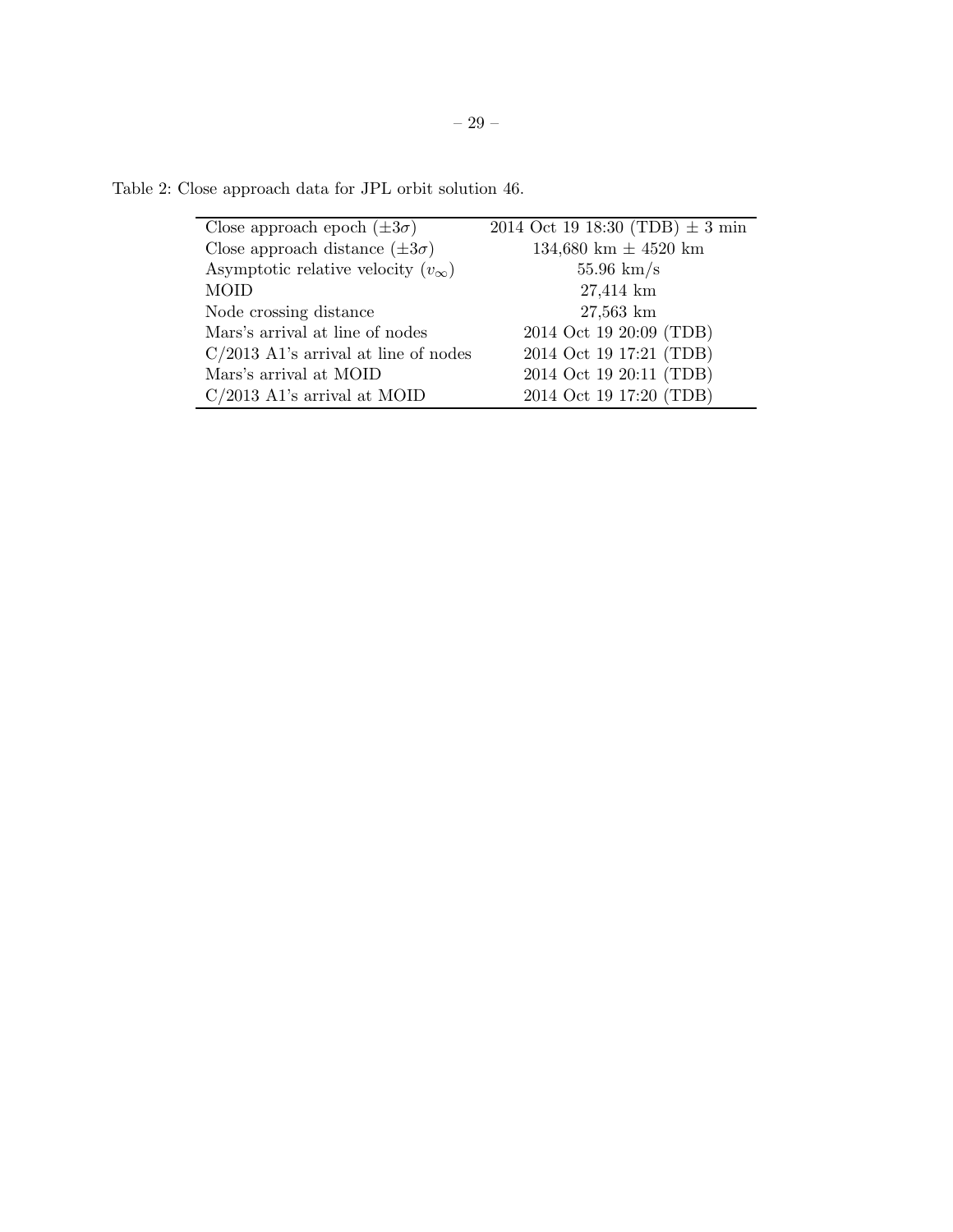| Scenario         | $A_1$ (au/d <sup>2</sup> ) | $A_2$ (au/d <sup>2</sup> ) | $A_3$ (au/d <sup>2</sup> ) |
|------------------|----------------------------|----------------------------|----------------------------|
| <b>Ballistic</b> | $0 + 0$                    | $0 + 0$                    | $0 + 0$                    |
| Reference        | $(1 \pm 1) \times 10^{-8}$ | $(0 \pm 2) \times 10^{-9}$ | $(0 \pm 2) \times 10^{-9}$ |
| Wide             | $(1 \pm 1) \times 10^{-6}$ | $(0 \pm 2) \times 10^{-7}$ | $(0 \pm 2) \times 10^{-7}$ |

<span id="page-29-0"></span>Table 3: A priori values and  $3\sigma$  uncertainties of nongravitational parameters for the three scenarios.